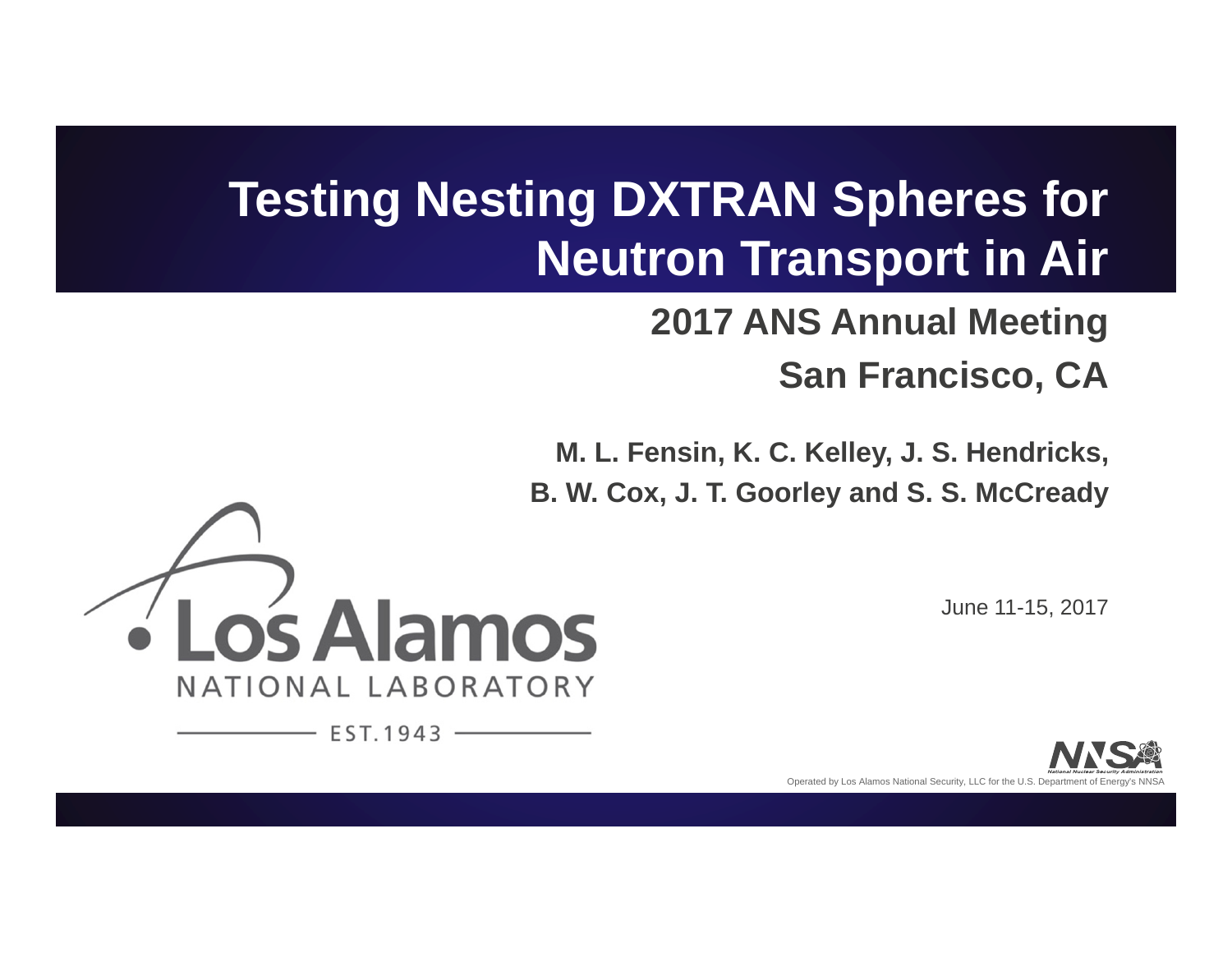# **Outline**

- **Transport Considerations for Neutron Transport in Air**
- **Statistics**
- **VR Feature Descriptions**
- **Results**
- **Conclusions**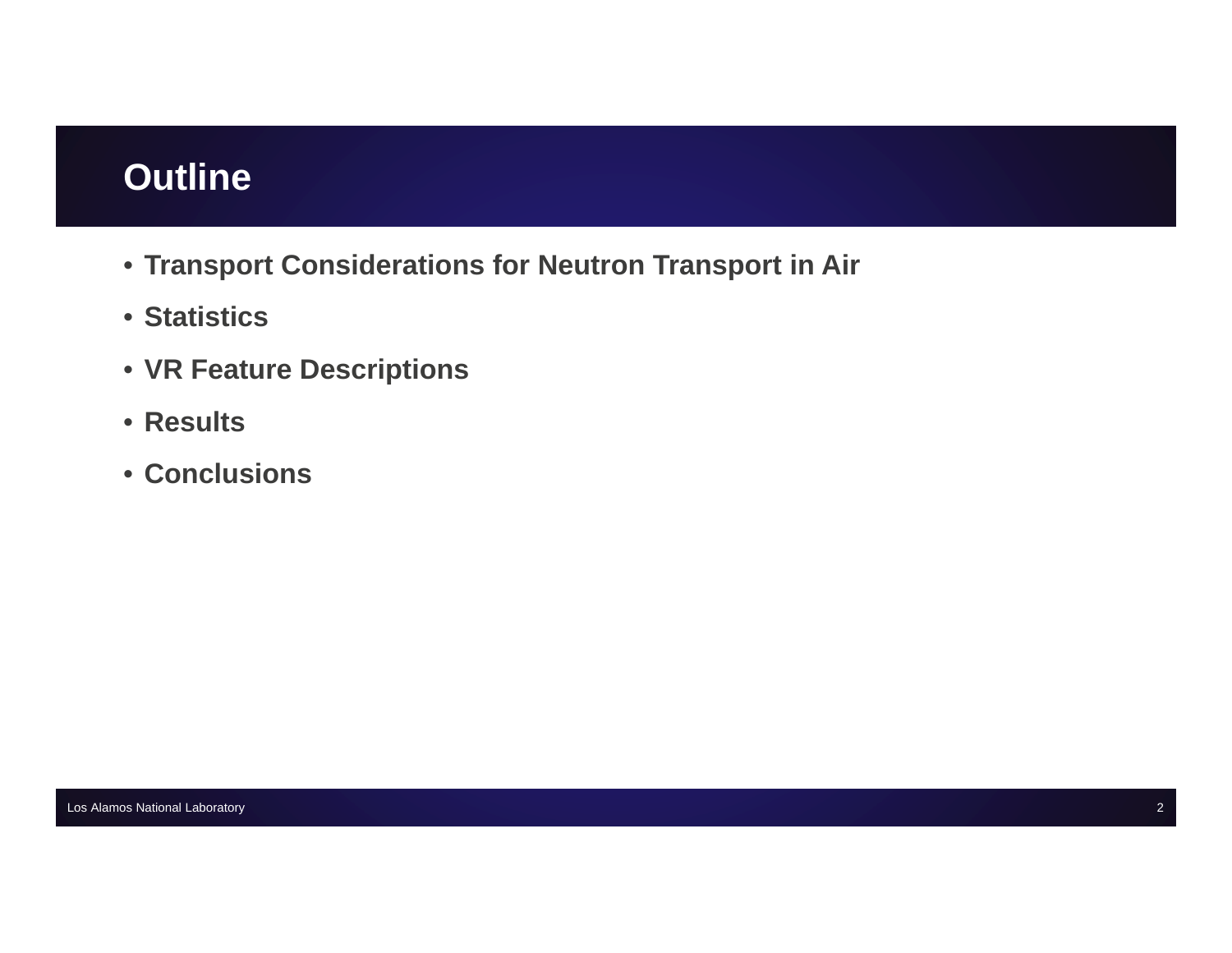# **Neutron Transport in Air**

- **Neutron transport in air for large standoff detection**
	- Small solid angle
	- Scatter dominates
- **Deterministic**
	- Ray effects
- **Monte Carlo**
	- Analog is extremely inefficient
	- Variance Reduction required to get particles to a detector

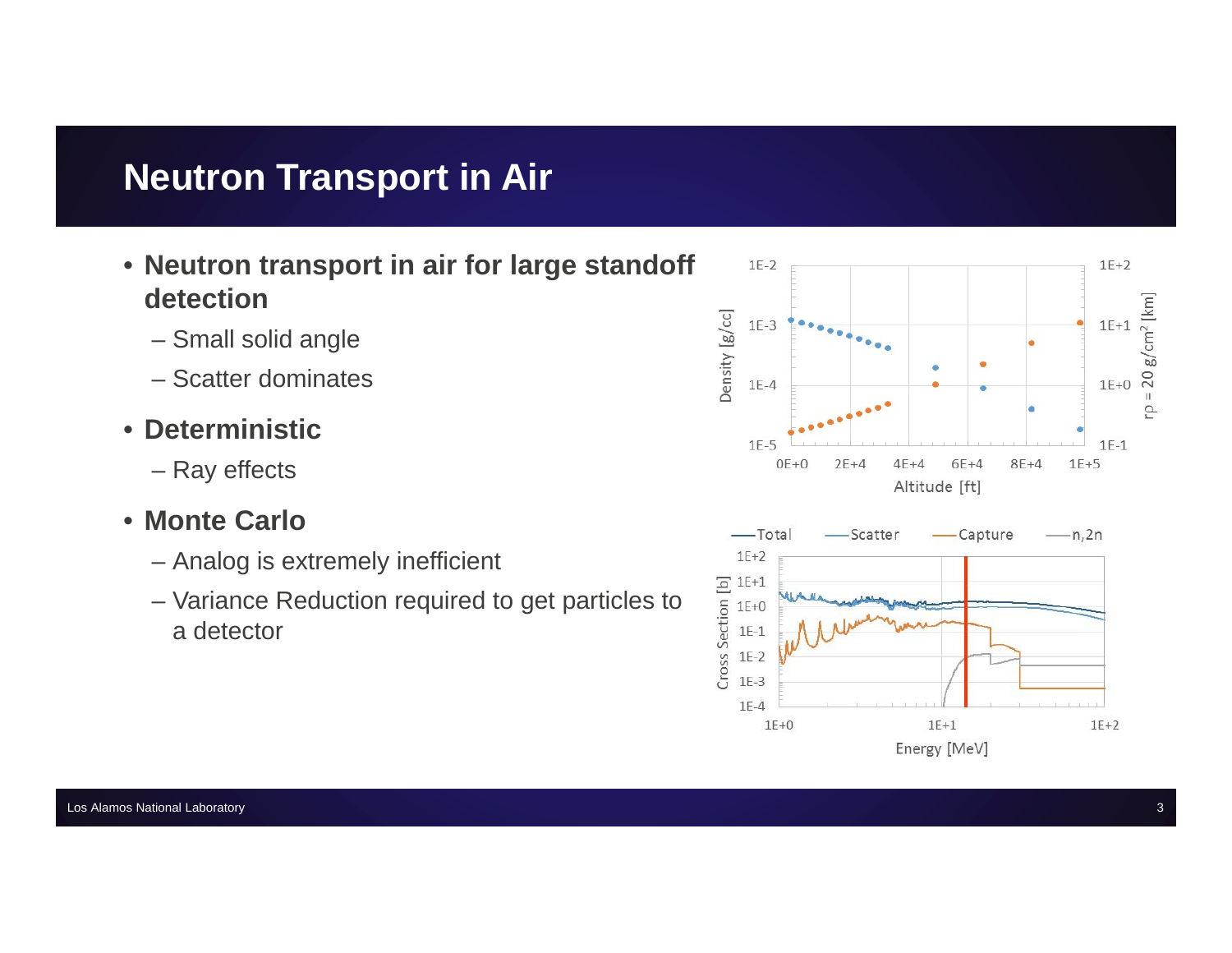### **Transport Considerations**

- **Surface fluence of isotropic point source emitted in a void ~1/r 2**
	- $-$  4 $\pi r^2 \Psi(\vec{r})$  is therefore independent of r in a void
- **Departure from 1/r 2 is related to scatter and capture**
	- Buildup peak between starts ~10 g/cm $^{\rm 2}$

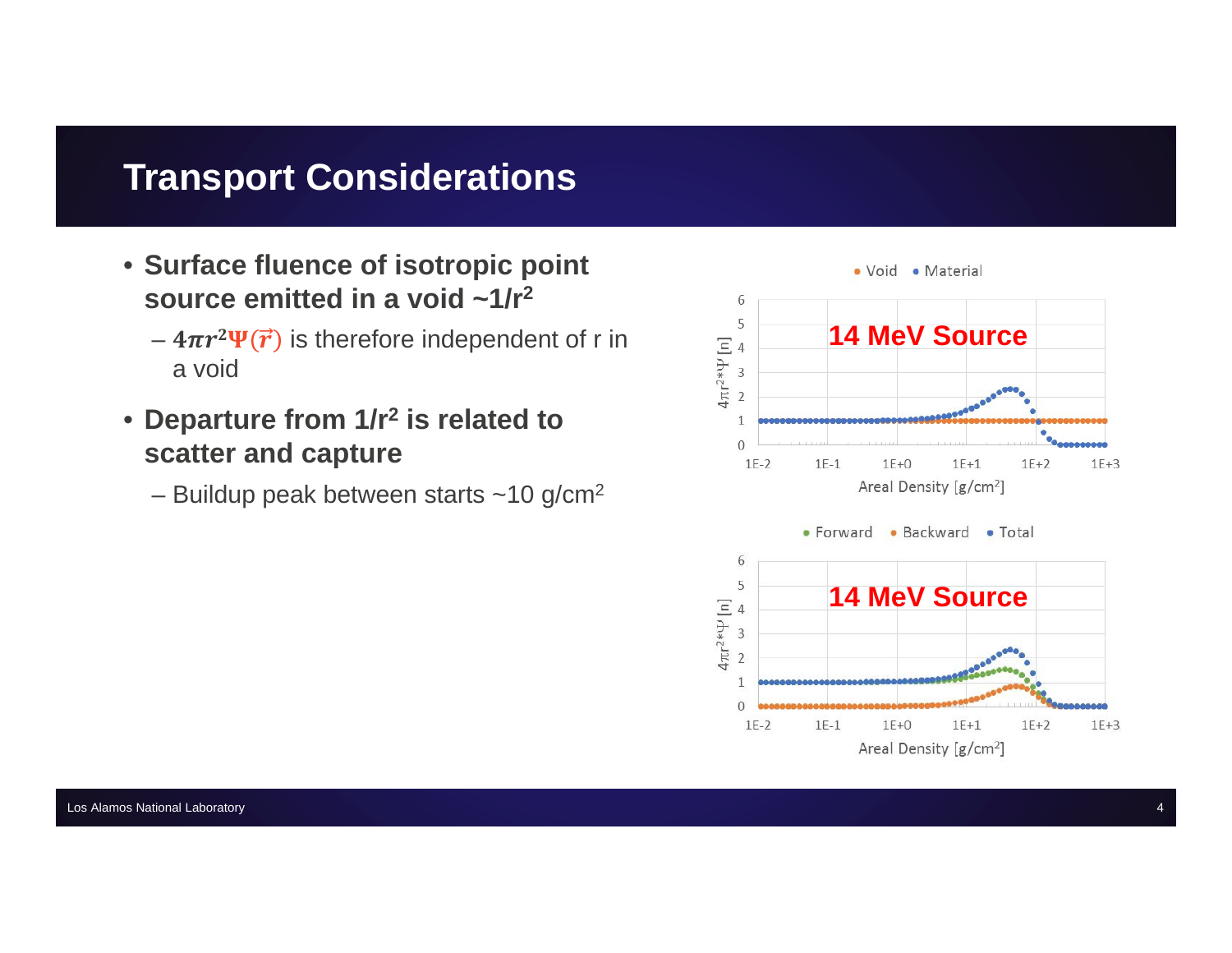### **Geometry**

#### • **Atmosphere model**

- NRLMSISE-00 (**N**aval **R**esearch **L**aboratory **M**ass **S**pectrometer and **I**ncoherent **S**catter radar **E**xtends)-- Community Coordinated Modeling Center at Goddard Space Flight Center (2/2/2016)
	- Extends the ground through exosphere and 00 is the year of the release
- 60 X 60 X 60 km
- 0.5 km altitude increments
- Nevada ground
- **N-14, O-16, Ar-40 and He-4**
- **14 MeV isotropic point source**
	- 50k ft (~15.24 km) in altitude,1 km from 3 m radius detector

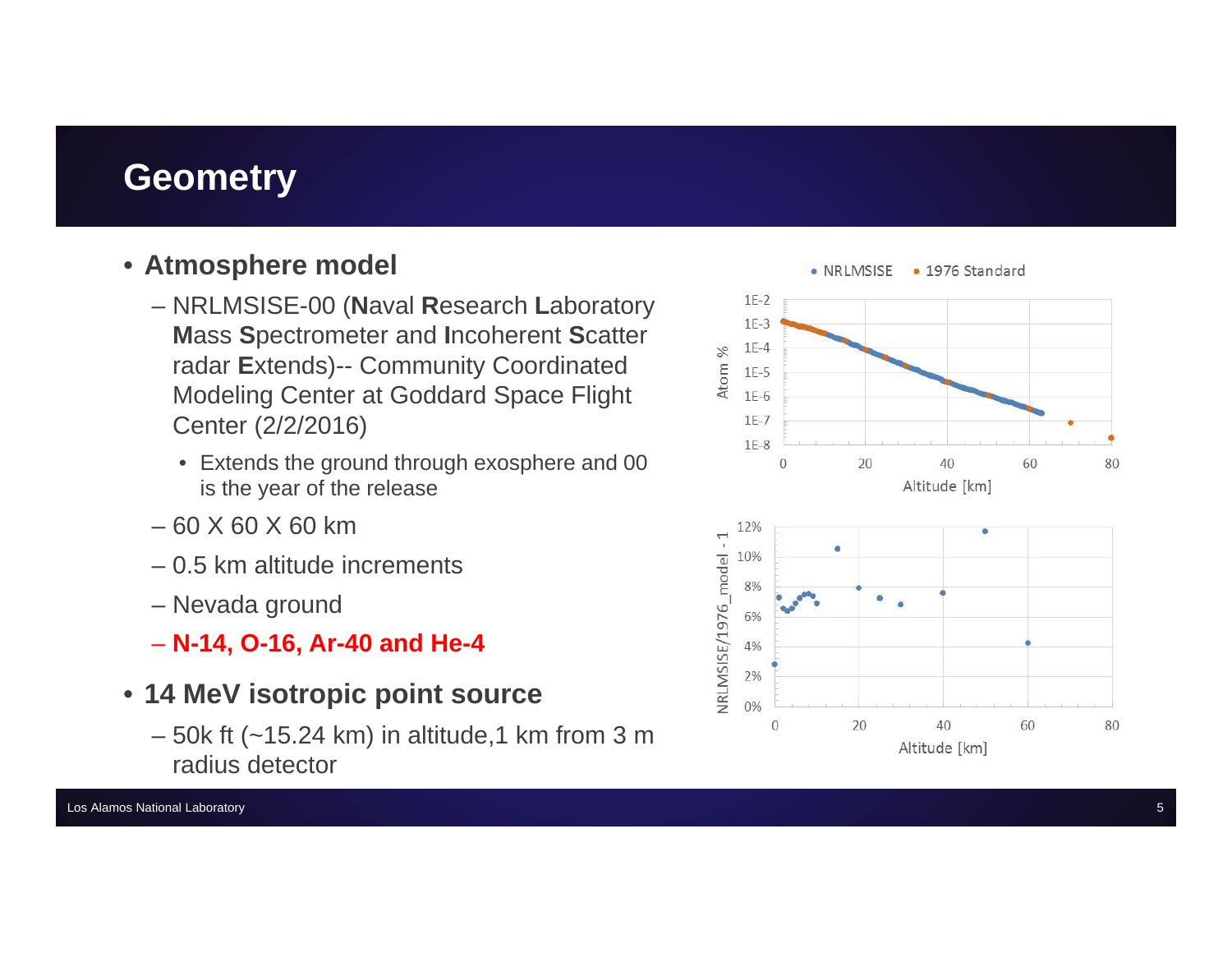### **Concentration Assumptions**

#### • **Prior Analysis**

- Assuming only N-14, O-16, **He-4** and Ar-40 is reasonable
- **Assumed Concentration (at. %)**
	- N-14 78.11%
	- O-16 20.1%
	- He-4 0.001%
	- Ar-40 0.934%

| <b>Areal Density</b>          |        | <b>Elastic Scatter Contribution</b> |         |       |
|-------------------------------|--------|-------------------------------------|---------|-------|
| $\left[\frac{q}{cm^2}\right]$ | $N-14$ | $O-16$                              | $Ar-40$ | Total |
| 20                            | 81.5%  | 18.0%                               | 0.3%    | 99.7% |
| 40                            | 83.9%  | 15.6%                               | 0.2%    | 99.7% |
| 60                            | 85.1%  | 14.4%                               | 0.2%    | 99.7% |
| 80                            | 85.8%  | 13.8%                               | 0.1%    | 99.8% |
| 100                           | 86.3%  | 13.4%                               | 0.1%    | 99.8% |

| <b>Areal Density</b> | <b>Inelastic Scatter Contribution</b> |        |         |       |  |
|----------------------|---------------------------------------|--------|---------|-------|--|
| $[g/cm^2]$           | $N-14$                                | $O-16$ | $Ar-40$ | Total |  |
| 20                   | 73.3%                                 | 21.8%  | 4.1%    | 99.2% |  |
| 40                   | 72.8%                                 | 22.2%  | 4.3%    | 99.2% |  |
| 60                   | 72.6%                                 | 22.5%  | 4.2%    | 99.3% |  |
| 80                   | 72.4%                                 | 22.9%  | 4.1%    | 99.4% |  |
| 100                  | 72.5%                                 | 23.0%  | 3.9%    | 99.4% |  |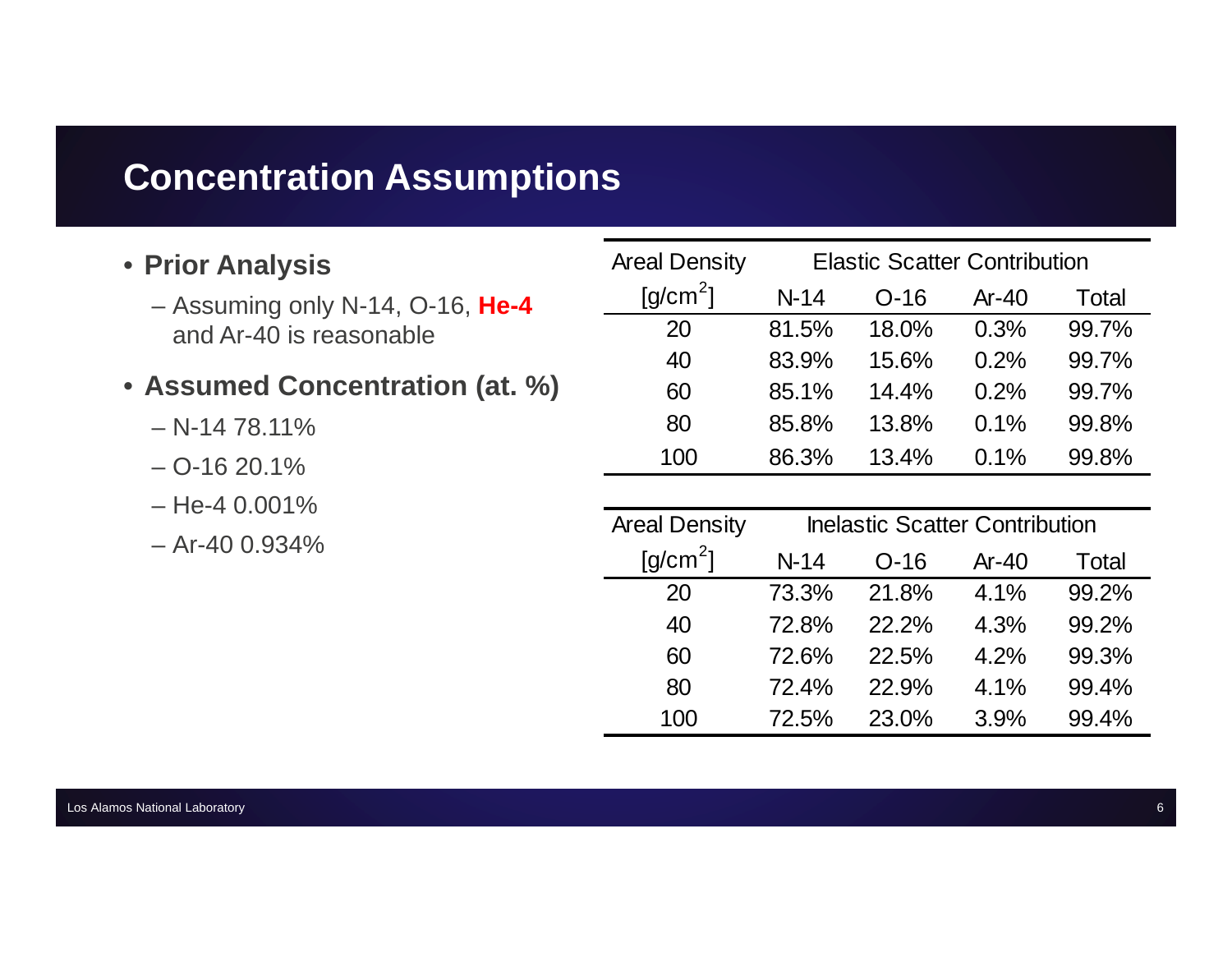### **Central Limit Theorem**

- Estimated mean approaches a normal distribution with known variance as the number of random samples grows sufficiently large
- Mean and Variance must exist

 $-E(x) = \mu = \int_{-\infty}^{\infty} x f(x) dx = true$  mean  $-E(x^2) = \sigma^2 = \int_{-\infty}^{\infty} (x - E(x))^2 f(x) dx$ 

• Mean and Variance must be calculated

$$
-\bar{x} = \frac{1}{N} \sum_{i=1}^{N} x_i
$$

$$
-S^2 = \frac{\sum_{i=1}^{N} (x_i - \bar{x})^2}{N - 1}
$$

. How does one determine if the variance is finite, in order to meet the existence requirement?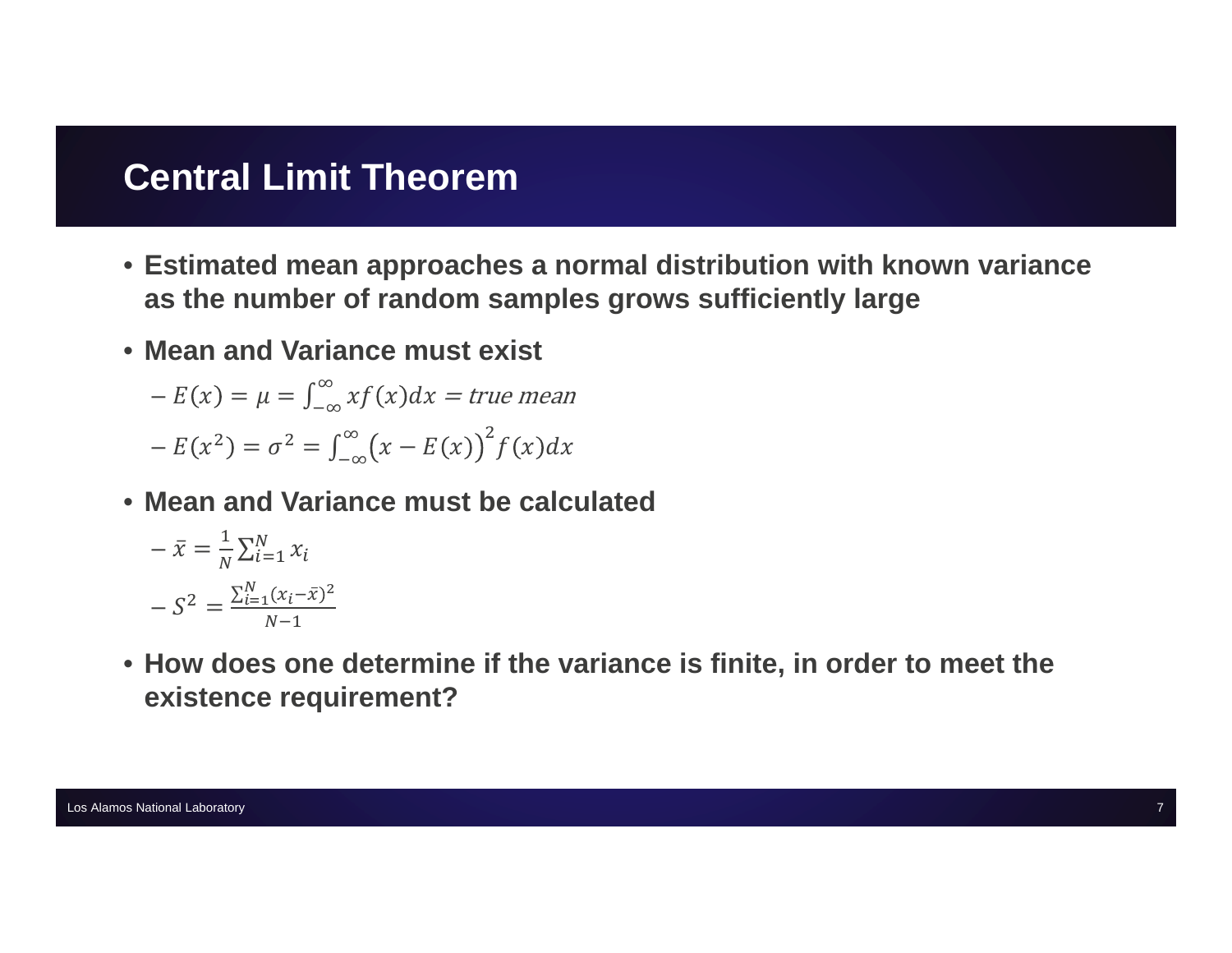# **Slope Test**

- Fit f(x) to a known function using "simplex" algorithm
	- Fit the top 201 history scores

$$
- f(x) = \frac{\left(1 + \frac{kx}{a}\right)^{-\left(\frac{1}{k} + 1\right)}}{a}
$$

- $-Slope = (1/k)+1$
- $E(x^2) = \int_{-\infty}^{\infty} x^2 f(x) dx$ 
	- If slope is not greater than 3, enough histories may not have yet been sampled

lunnormed tally density for tally 2

nonzero tally mean(m) =  $1.722E-05$  nps = 10000000

print table 161

| abscissa                     |                                 | ordinate log plot of tally probability density function in tally fluctuation chart bin(d=decade, slope= 3.1) |     |   |   |  |  |  |
|------------------------------|---------------------------------|--------------------------------------------------------------------------------------------------------------|-----|---|---|--|--|--|
|                              |                                 |                                                                                                              |     |   |   |  |  |  |
| $6.31 - 07$                  | $129.25+00$                     |                                                                                                              |     |   |   |  |  |  |
| $7.94 - 07$                  | 416 2.55+02                     |                                                                                                              |     |   |   |  |  |  |
| $1.00 - 06$<br>35076 1.71+04 |                                 |                                                                                                              |     |   |   |  |  |  |
| 1.26-06 32167 1.24+04        |                                 |                                                                                                              |     |   |   |  |  |  |
| 1.58-06 1.0+06 3.15+05       |                                 |                                                                                                              |     |   |   |  |  |  |
| 2.00-06 881910 2.15+05       |                                 |                                                                                                              |     |   |   |  |  |  |
| 2.51-06 784963 1.52+05       |                                 |                                                                                                              |     |   |   |  |  |  |
| 3.16-06 944860 1.45+05       |                                 |                                                                                                              |     |   |   |  |  |  |
| 3.98-06 897382 1.10+05       |                                 |                                                                                                              |     |   |   |  |  |  |
| 5.01-06 841760 8.17+04       |                                 |                                                                                                              |     |   |   |  |  |  |
| 6.31-06 751717 5.79+04       |                                 |                                                                                                              |     |   |   |  |  |  |
|                              |                                 |                                                                                                              |     |   |   |  |  |  |
| 7.94-06 646037 3.95+04       |                                 |                                                                                                              |     |   |   |  |  |  |
| 1.00-05 538158 2.62+04       |                                 |                                                                                                              |     |   |   |  |  |  |
| 1.26-05 439076 1.70+04       |                                 |                                                                                                              |     |   |   |  |  |  |
| 1.58-05 353061 1.08+04       |                                 |                                                                                                              |     |   |   |  |  |  |
| 2.00-05 285399 6.95+03       |                                 |                                                                                                              |     |   |   |  |  |  |
| 2.51-05 231660 4.48+03       |                                 |                                                                                                              |     |   |   |  |  |  |
| 3.16-05 189579 2.91+03       |                                 |                                                                                                              |     |   |   |  |  |  |
| 3.98-05 156969 1.92+03       |                                 |                                                                                                              |     |   |   |  |  |  |
| 5.01-05 132501 1.29+03       |                                 |                                                                                                              |     |   |   |  |  |  |
| 6.31-05 111775 8.61+02       |                                 |                                                                                                              |     |   |   |  |  |  |
| 7.94-05 96234 5.89+02        |                                 |                                                                                                              |     |   |   |  |  |  |
| 1.00-04 81951 3.98+02        |                                 |                                                                                                              |     |   |   |  |  |  |
| 1.26-04 70354 2.72+02        |                                 |                                                                                                              |     |   |   |  |  |  |
| 1.58-04 58697 1.80+02        |                                 |                                                                                                              |     |   |   |  |  |  |
| 2.00-04 48262 1.18+02        |                                 |                                                                                                              |     |   |   |  |  |  |
| 38762 7.50+01<br>$2.51 - 04$ |                                 |                                                                                                              |     |   |   |  |  |  |
| 3.16-04 29566 4.55+01        |                                 |                                                                                                              |     |   |   |  |  |  |
| 3.98-04 21972 2.68+01        |                                 |                                                                                                              |     |   |   |  |  |  |
| 5.01-04 16072 1.56+01        |                                 |                                                                                                              |     |   |   |  |  |  |
| 6.31-04 11477 8.84+00        |                                 |                                                                                                              |     |   |   |  |  |  |
| $7.94 - 04$                  | 7945 4.86+00                    |                                                                                                              |     |   |   |  |  |  |
| $1.00 - 03$                  | 5223 2.54+00                    |                                                                                                              |     |   |   |  |  |  |
| $1.26 - 03$                  | 3265 1.26+00                    |                                                                                                              |     |   |   |  |  |  |
| $1.58 - 03$                  | 1745 5.35-01                    |                                                                                                              |     |   |   |  |  |  |
| $2.00 - 03$                  | $922$ $2.25 - 01$               |                                                                                                              |     |   |   |  |  |  |
| $2.51 - 03$                  | 395 7.65-02                     | $-1.117$ ********** ******** ******* ******                                                                  |     |   |   |  |  |  |
| $3.16 - 03$                  | 153 2.35-02                     | -1.628 ********** ********* ******** *                                                                       |     |   | s |  |  |  |
| $3.98 - 03$                  |                                 | 58 7.08-03 -2.150 ********* ******** ******                                                                  |     | s |   |  |  |  |
| $5.01 - 03$                  |                                 | 31 3.01-03 -2.522 ********* ********* *                                                                      |     | s |   |  |  |  |
| $6.31 - 03$                  |                                 | 14 1.08-03 -2.967 ********* *******                                                                          |     | s |   |  |  |  |
| $7.94 - 03$                  | 9 5.51-04 -3.259 ********* **** |                                                                                                              |     | s |   |  |  |  |
| $1.00 - 02$                  | $1.4.86 - 05 - 4.313$ ****      |                                                                                                              |     | s |   |  |  |  |
| $1.26 - 02$                  | $4 1.54 - 04 - 3.811$ ********* |                                                                                                              | s   |   |   |  |  |  |
| $1.58 - 02$                  | $1\ 3.07-05 -4.513$ **          |                                                                                                              | s   |   |   |  |  |  |
| $2.00 - 02$                  | $12.44-05 -4.613*$              |                                                                                                              | l s |   |   |  |  |  |
| $2.51 - 02$                  | $23.87-05 -4.412$ ***           | $\mathbf{s}$                                                                                                 |     |   |   |  |  |  |
| total 9774215 9.77-01        |                                 |                                                                                                              |     |   |   |  |  |  |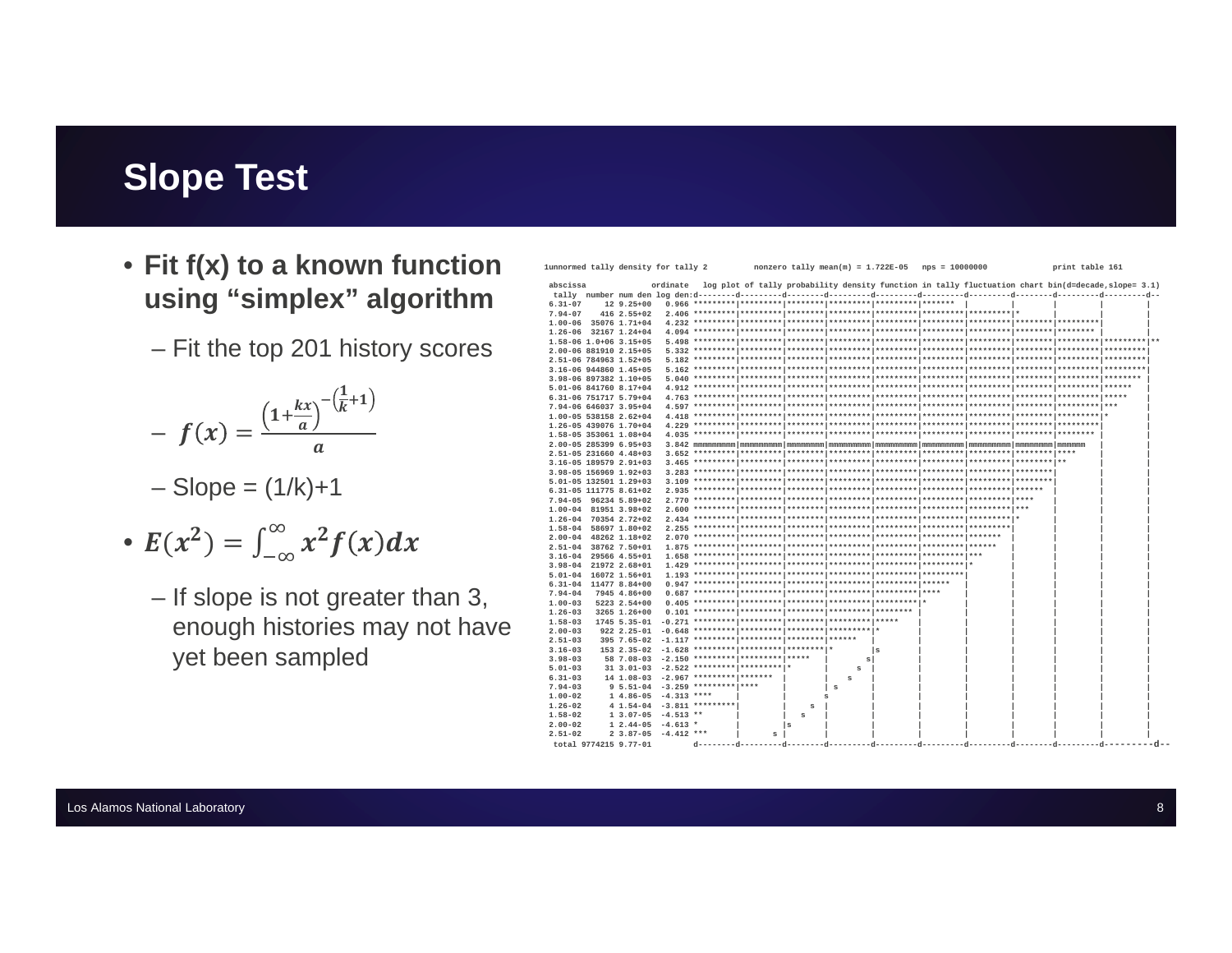### **Trouble with WW's**

- **WWs split/roulette particles at surface crossings and collisions**
- **WWs cannot focus particles towards a finite detector**

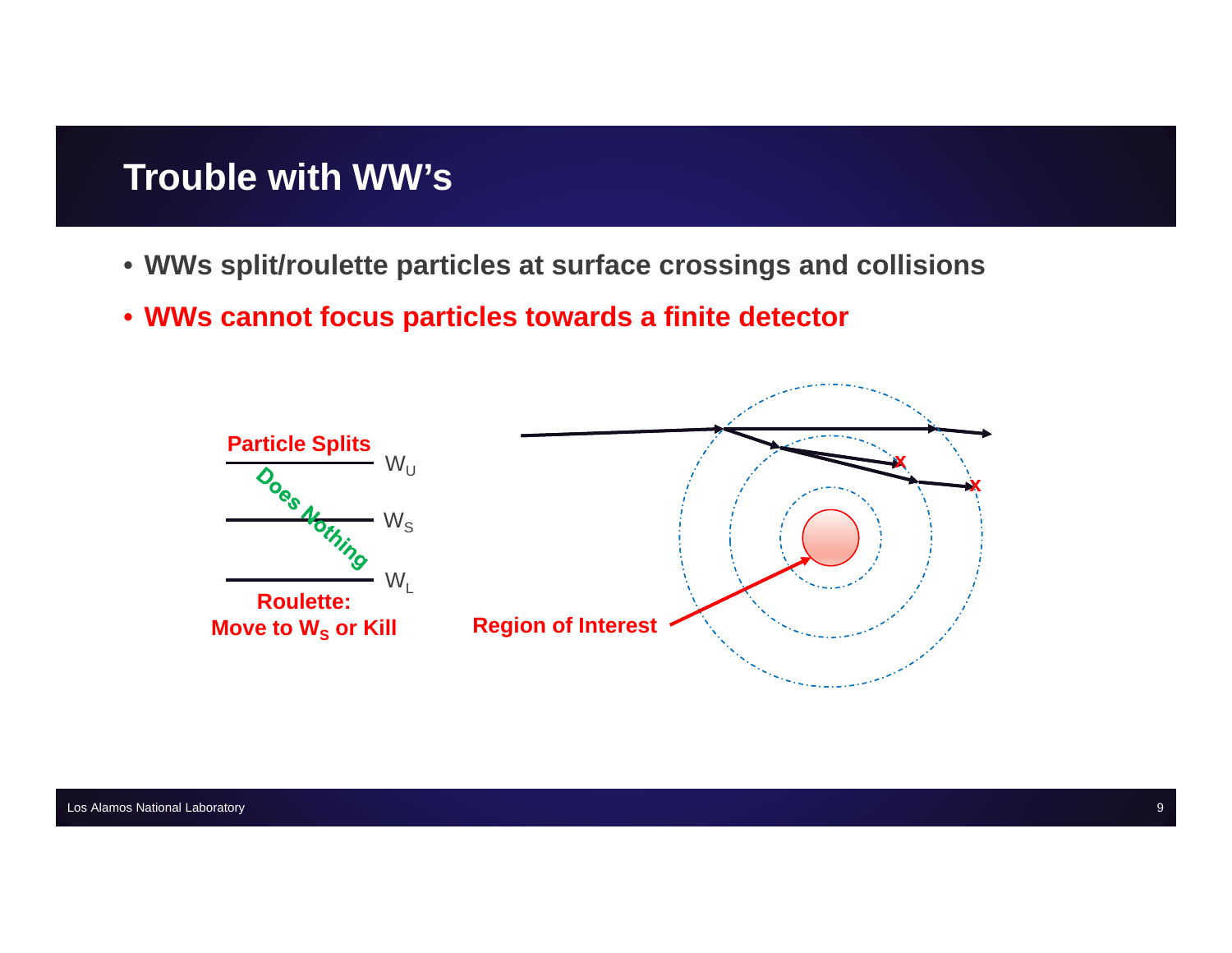### **Deterministic Estimates**

• Point detectors place a source or collision

$$
-\Phi = \frac{Wp(\mu)e^{-\lambda}}{2\pi R^2}
$$

- Large weight fluctuation can occur because of  $1/R^2$ ,
- The point detector estimate is assumed to be the average flux uniformly distributed within the radius of exclusion

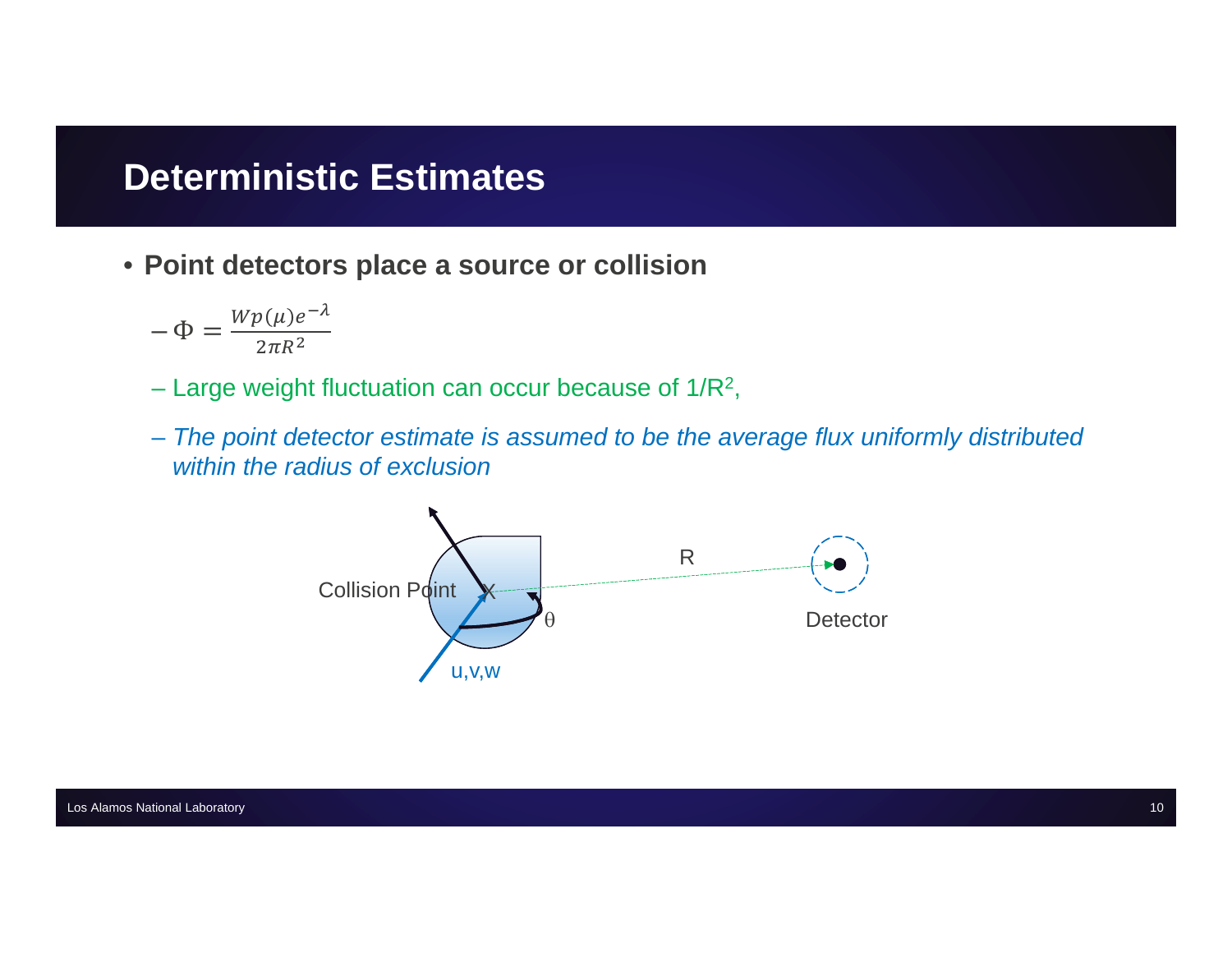# **DXTRAN**

• At a collision event, a DXTRAN particle is placed on the sphere

$$
-\cos(\theta_0) = \frac{\sqrt{L^2 - R^2}}{L}
$$

• 
$$
\cos(\theta) = \cos(\theta_0) + \xi(1 - \cos(\theta_0))
$$

$$
-w = w_0 P(\cos(\theta))(1 - \cos(\theta_0))e^{-\int \sigma_t(s)ds}
$$

- To balance weight, NONDXTRAN particles are killed when traversing the sphere

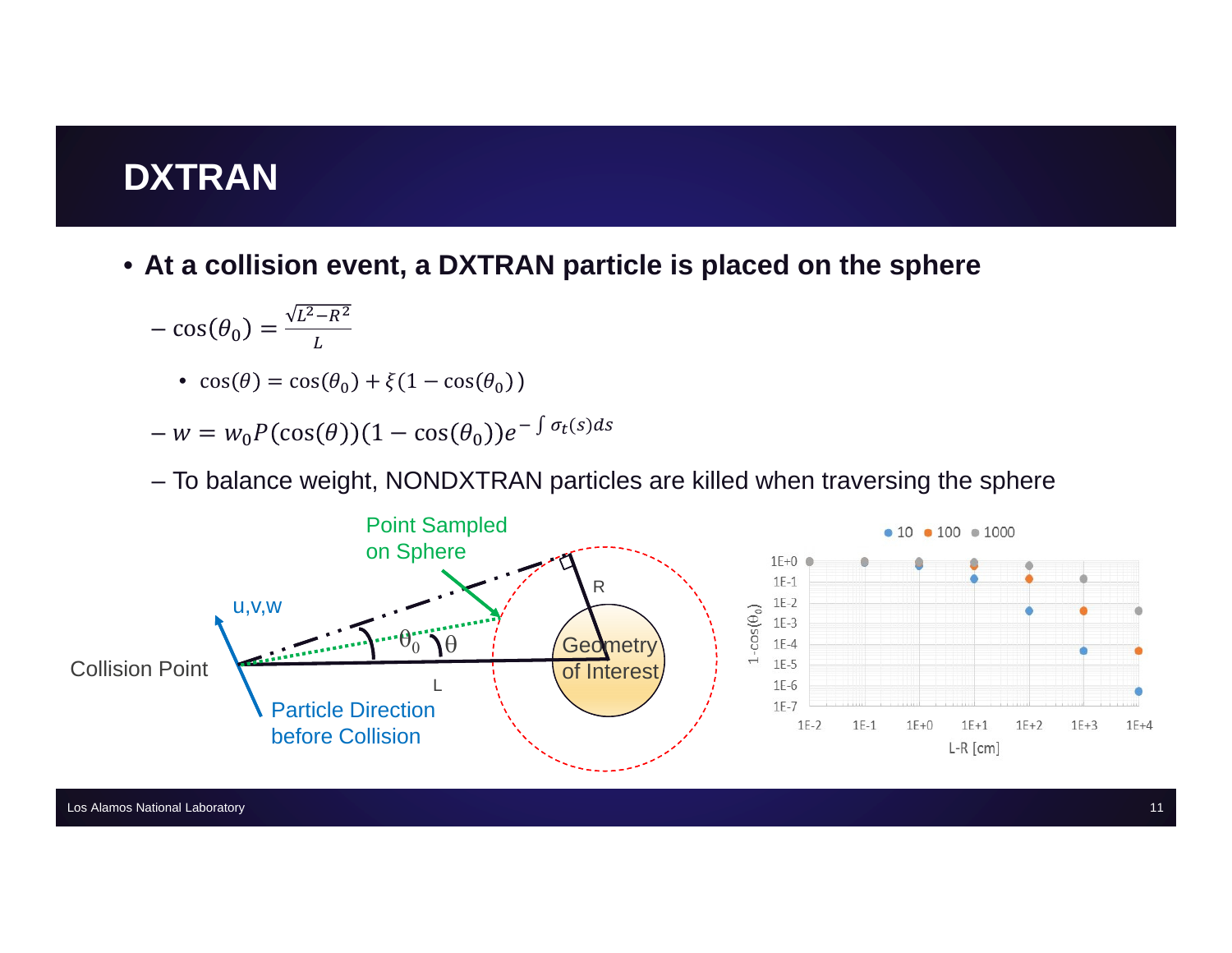### **Nested DXTRAN**

- **Nested DXTRAN sphere concept was devised to control this large weight fluctuation**
	- dxt X $_1$  Y $_1$  Z $_1$  RI $_1$  RO $_1$ …X $_{\sf N}$  Y $_{\sf N}$  Z $_{\sf N}$  RI $_{\sf N}$  RO $_{\sf N}$  DWC $_1$  DWC $_2$  DPWT

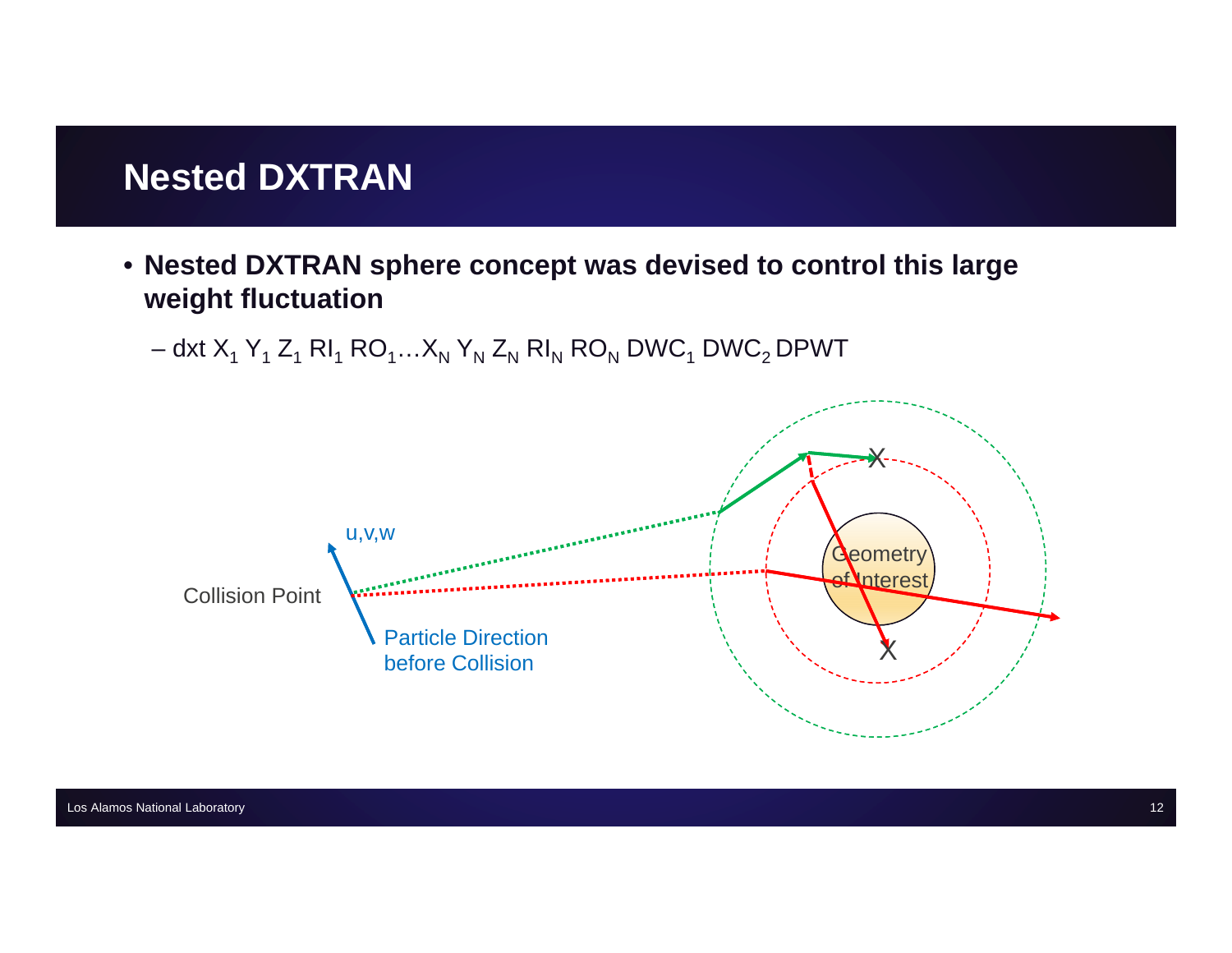# **Single DXTRAN sphere test (ex1)**

**dxt:n 0 0 1524000 310 310**

- **A simple DXTRAN sphere 310 cm radius centered around tally**
	- dwc1 and dwc2 not set
	- 10 million histories
- **Did not pass all 10 statistical checks**

|                 | Case Mean Relative Error VOV Slope FOM |  |  |
|-----------------|----------------------------------------|--|--|
| ex1  1.4804E-11 | 0.0081  0.1263  2.3  163               |  |  |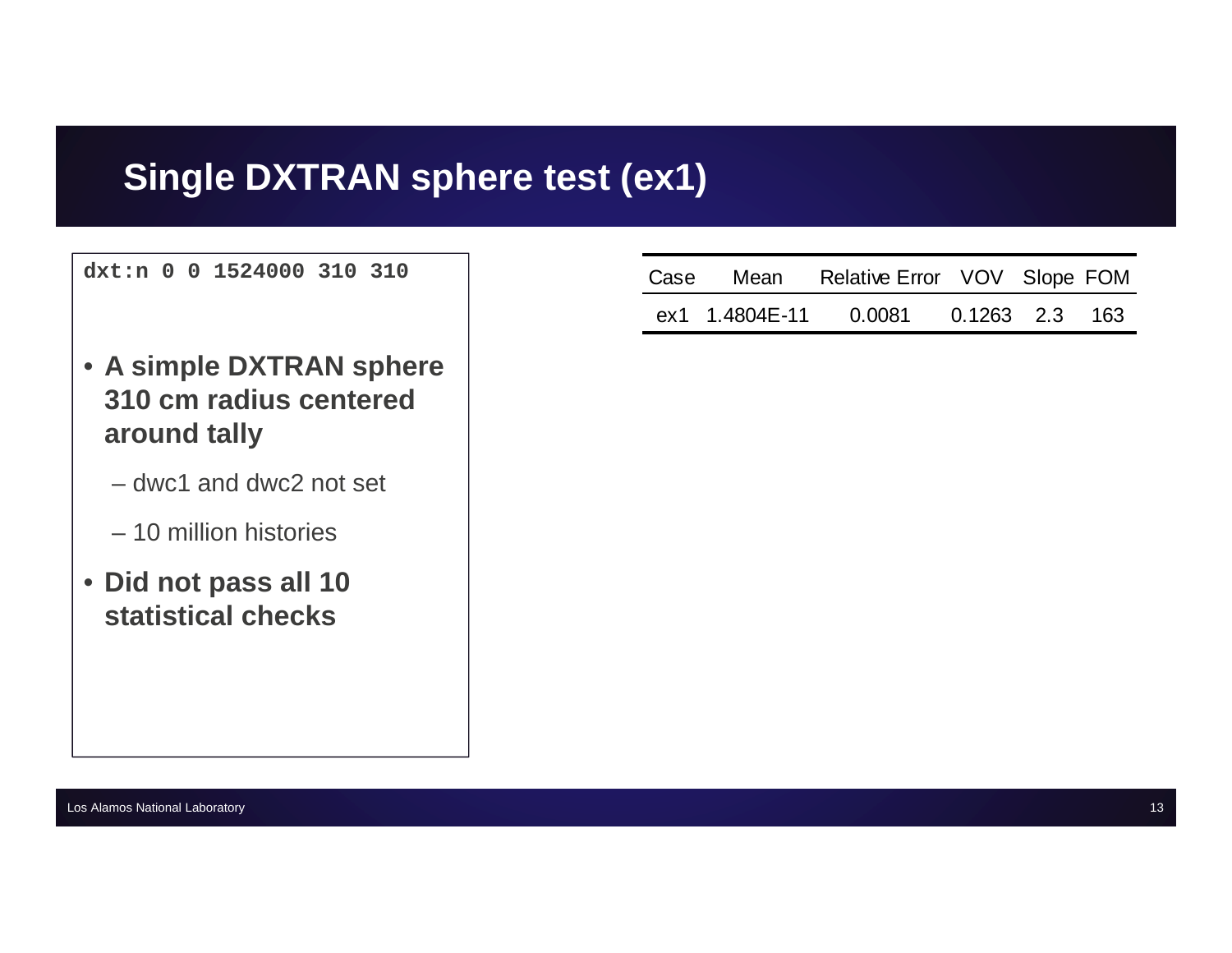# **Single DXTRAN sphere test (ex2)**

| average weight per history = 4.51829E-06        | $largest weight = 2.28798E-01$ |  |
|-------------------------------------------------|--------------------------------|--|
| $l \text{largest}/\text{average} = 5.06383E+04$ | 2033847<br>nps of largest =    |  |

**dxt:n 0 0 1524000 310 310 4.5e-6 4.5e-7**

> **dwc's apply to particles in RI Passed all 10 statistical checks**

| Case |                 | Mean Relative Error VOV Slope FOM |                  |  |
|------|-----------------|-----------------------------------|------------------|--|
|      | ex1  1.4804E-11 | 0.0081                            | 0.1263 2.3 163   |  |
|      | ex2 1.4589E-11  | 0.0049                            | $0.0305$ 3.3 449 |  |

 $ex2/ex1-1 = -1.45%$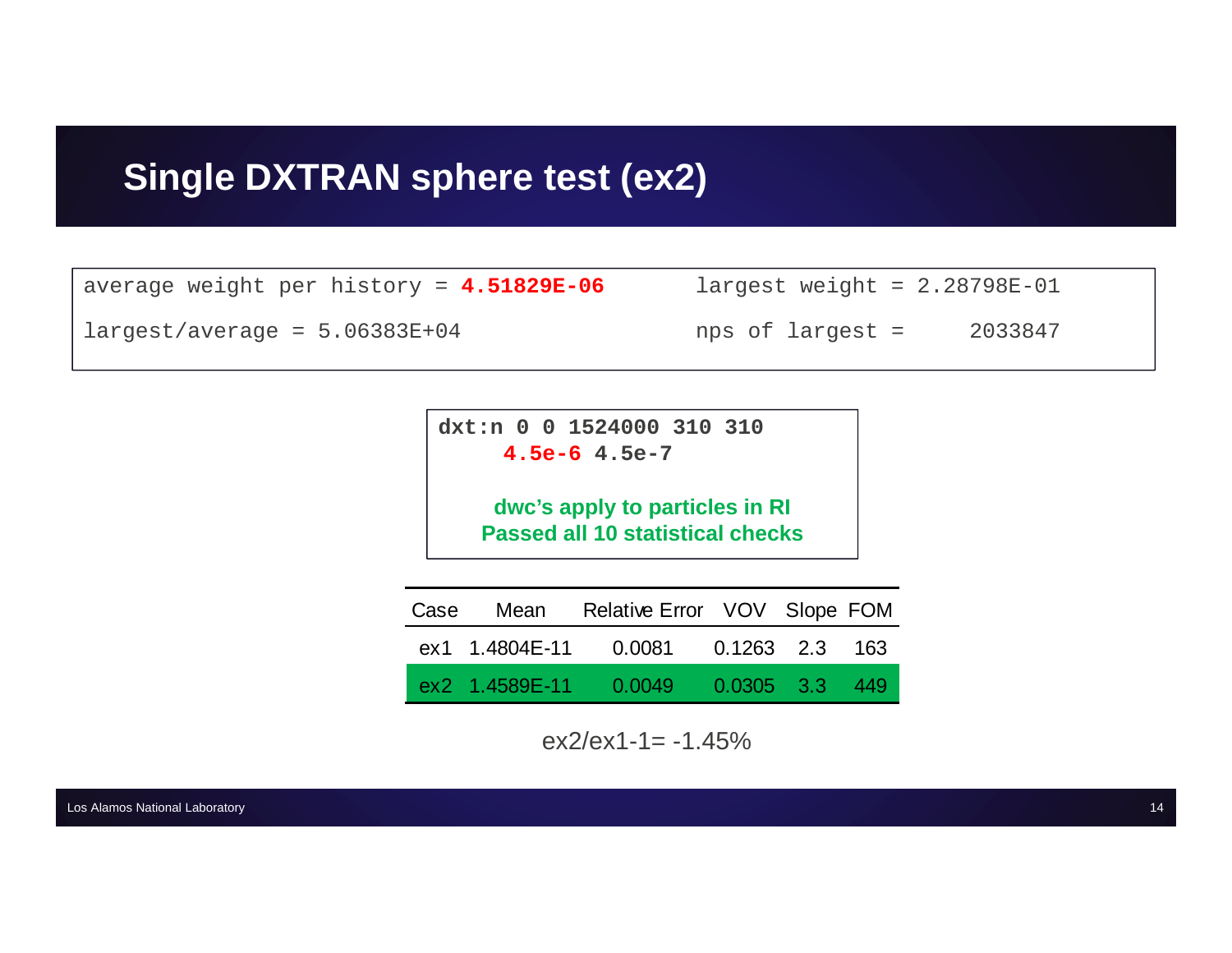# **DD cards**

#### • **Roulette in transmission**

– The average contribution to a DXTRAN sphere is calculated from all contributions to the sphere made by particle histories until the first TFC interval is reached  $\rightarrow$  moving target. Then the average contribution is updated at each TFC rendezvous

#### • **DD card sets the roulette/survival weight for transmission**

#### • **DDn k1 m1 k2 m2 …**

- n = 1 for n spheres; 2 for photon spheres
- $-$  k  $\rightarrow$  If negative, if greater than -1\*k, keep particle; else roulette
- m  $\rightarrow$  print first 100 contributions greater than -1\*m\*k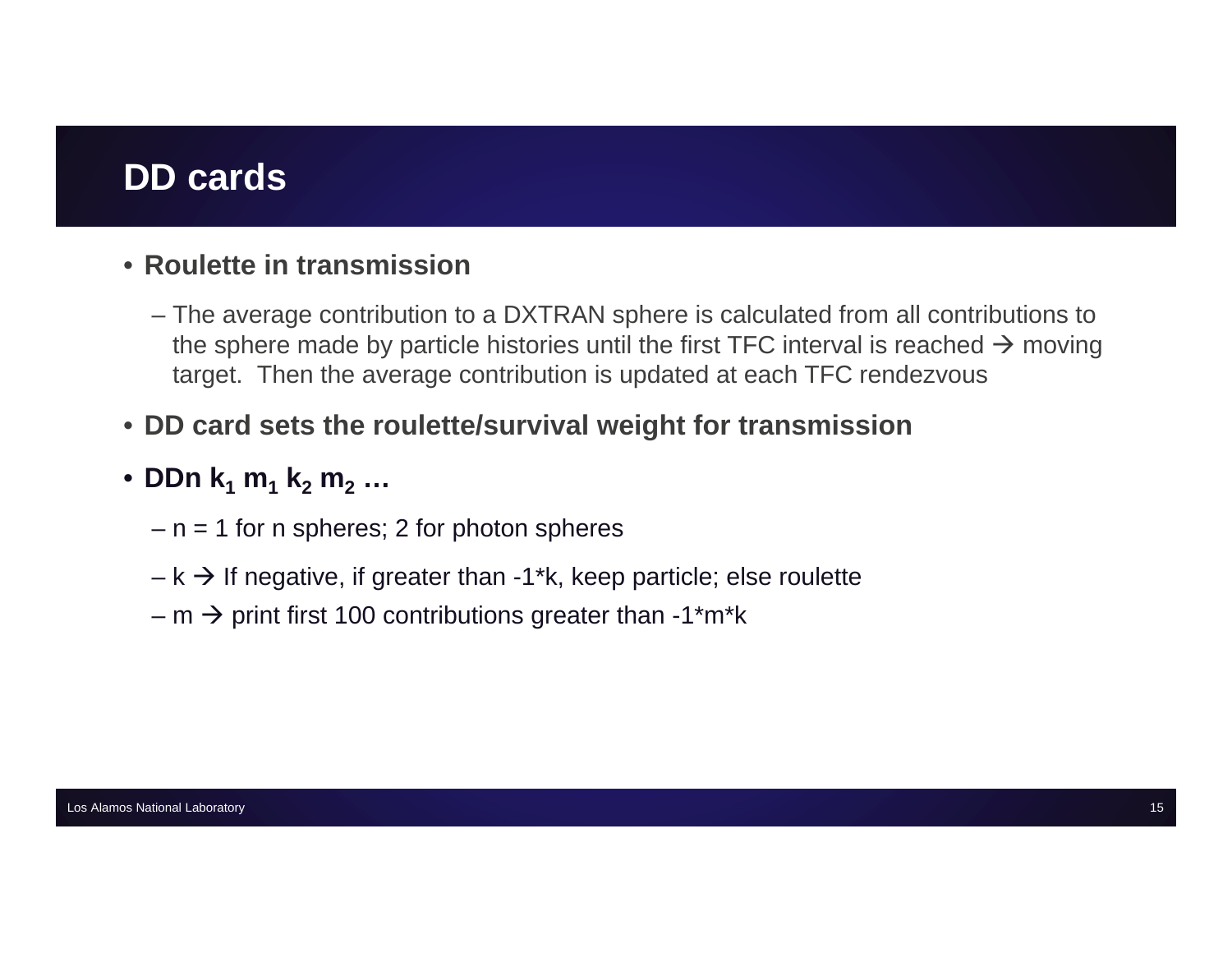# **Examine TFC (ex3)**

**dxt:n 0 0 1524000 310 310 4.5e-6 4.5e-7 dd1 -4.5e-7 1e4**

#### **Failed some statistical checks!!!Examine VOV**

| Case | Mean           | Relative Error VOV Slope FOM |                  |     |
|------|----------------|------------------------------|------------------|-----|
|      | ex1 1.4804E-11 | 0.0081                       |                  | 163 |
|      | ex2 1.4589E-11 | 0.0049                       | 0.0305 3.3 449   |     |
|      | ex3 1.4684E-11 | 0.0065                       | $0.1527$ 2.7 258 |     |
|      |                |                              |                  |     |

ex3/ex1-1 <  $+/-1\%$ 

| nps       | mean                             | error | VOV | slope | fom |
|-----------|----------------------------------|-------|-----|-------|-----|
| 512000    | 1.5507E-11 0.0283 0.2033 2.4     |       |     |       | 263 |
|           | 1024000 1.4828E-11 0.0167 0.1314 |       |     | 2.4   | 380 |
|           | 1536000 1.4555E-11 0.0121 0.1016 |       |     | 2.6   | 480 |
|           | 2048000 1.4499E-11 0.0099 0.0739 |       |     | 2.8   | 535 |
|           | 2560000 1.4533E-11 0.0089 0.0515 |       |     | 2.5   | 533 |
|           | 3072000 1.4539E-11 0.0080 0.0399 |       |     | 2.6   | 546 |
|           | 3584000 1.4584E-11 0.0076 0.0318 |       |     | 2.7   | 530 |
|           | 4096000 1.4587E-11 0.0070 0.0270 |       |     | 2.8   | 546 |
|           | 4608000 1.4639E-11 0.0071 0.0549 |       |     | 2.6   | 460 |
|           | 5120000 1.4655E-11 0.0067 0.0469 |       |     | 3.1   | 470 |
| - 5632000 | 1.4689E-11 0.0072 0.0660         |       |     | 2.5   | 370 |
|           | 6144000 1.4722E-11 0.0068 0.0583 |       |     | 2.6   | 381 |
|           | 6656000 1.4849E-11 0.0089 0.2050 |       |     | 2.5   | 204 |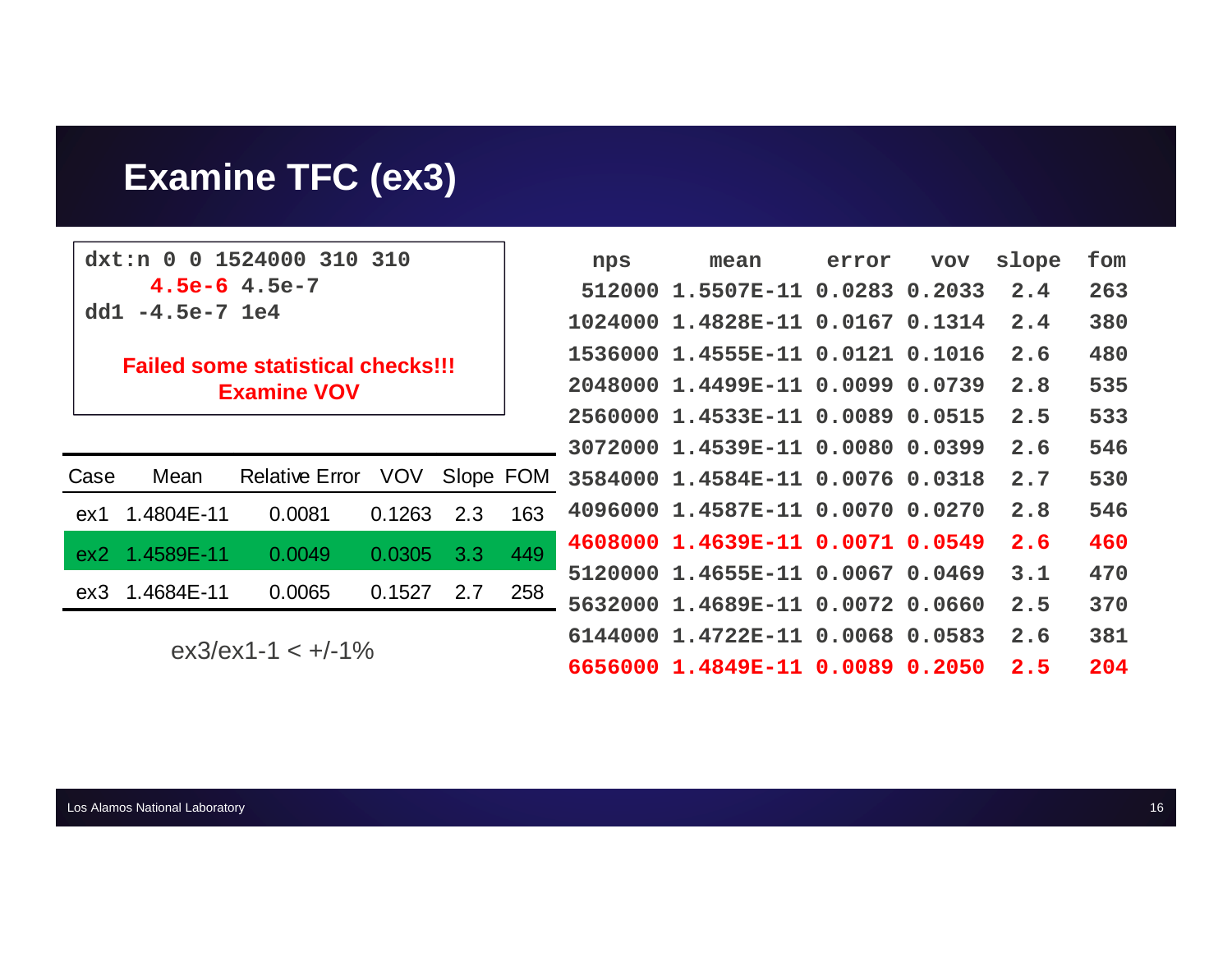# **3 Nested DXTRAN spheres – ex4 and ex5**

**dxt:n 0 0 1524000 310 310 0 0 1524000 620 620 0 0 1524000 1240 1240 4.5e-6 4.5e-7**

> **Low FOMFailed some statistical checks!!!**

|  |  |                   | $dx$ t:n 0 0 1524000 310 310     |  |
|--|--|-------------------|----------------------------------|--|
|  |  |                   | 0 0 1524000 620 620              |  |
|  |  |                   | 0 0 1524000 1240 1240            |  |
|  |  | $4.5e-6$ $4.5e-7$ |                                  |  |
|  |  |                   | dd1 $-4.5e-7$ 1e4 $-1.79e-6$ 1e4 |  |
|  |  | $-7.2e-6 1e4$     |                                  |  |
|  |  |                   |                                  |  |

**Failed some statistical checks!!!**

| Case | Mean           | Relative Error VOV Slope FOM |              |     |
|------|----------------|------------------------------|--------------|-----|
|      | ex1 1.4804E-11 | 0.0081                       | $0.1263$ 2.3 | 163 |
|      | ex2 1.4589E-11 | 0.0049                       | $0.0305$ 3.3 | 449 |
|      | ex3 1.4684E-11 | 0.0065                       | $0.1527$ 2.7 | 258 |
| ex4  | 1.4942E-11     | 0.0080                       | $0.5386$ 2.8 | 67  |
| ex5  | 1.4807E-11     | 0.0039                       | $0.0162$ 2.7 | 274 |

 $ex4/ex1-1 < +/-1\%$  $ex5/ex1-1 < +/-1\%$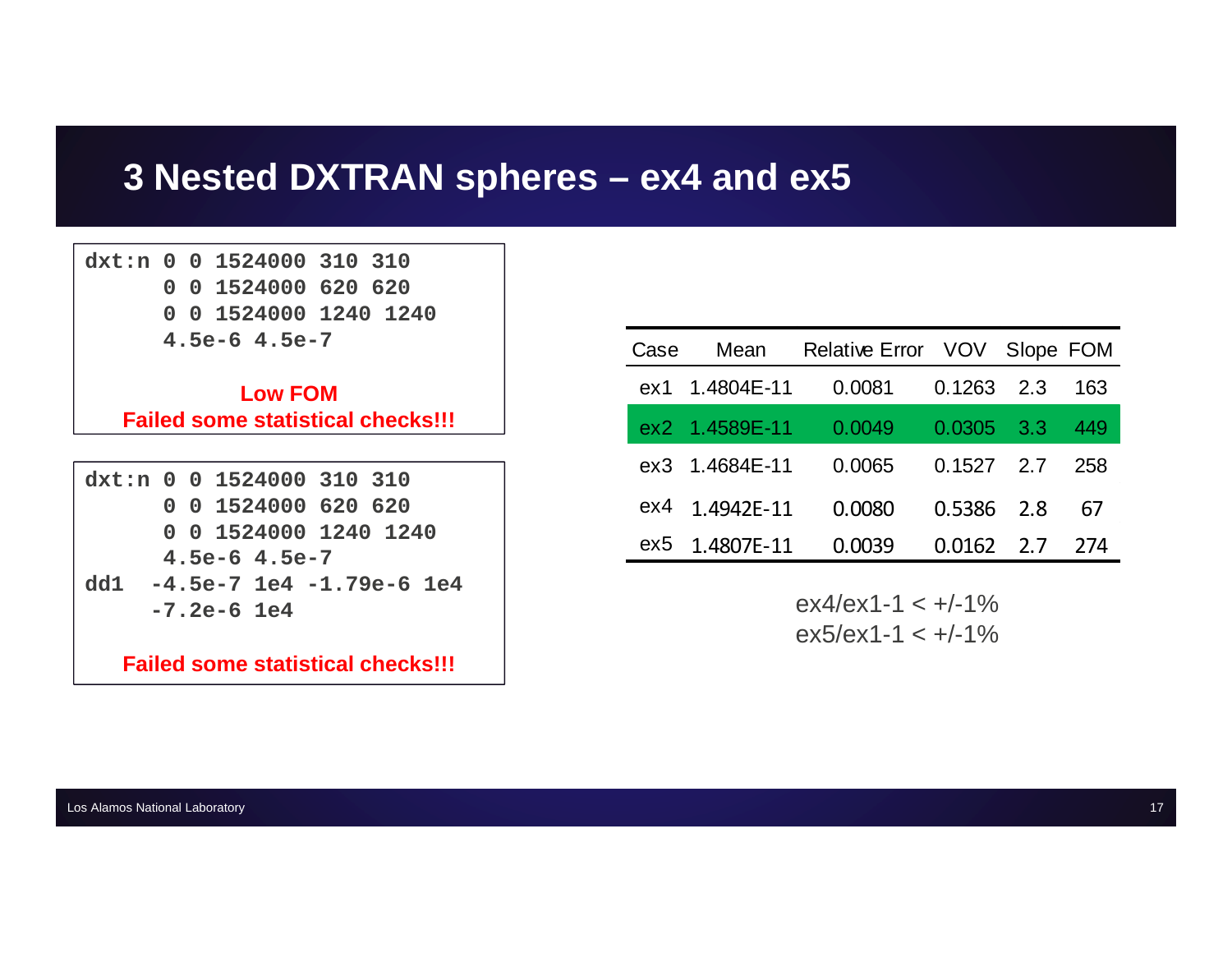### Try WWs (ex6-6c)

```
dxt:n 0 0 1524000 310 310
      0 0 1524000 620 620
      0 0 1524000 1240 1240
dd1 - 4.5e-7 1e4 - 1.79e-6 1e4-7.2e-6 1e4C wwp:n 4j -1wwg 2 0
mesh geom=sph ref = -100000 0 1524000
      origin 0 0 1524000
      axs=1 0 0 vec=0 1 0
      imesh 310 620 1240 1600000
      iints 2 2 2 14
      jmesh 0.5jints 1
      kmesh 1
      kints 1
```
0th and 1st 1e5, 2nd 1e6, 3rd 1e7 0th passed? 3rd passed - mean is higher!!!

| Case | Mean            | Relative Error VOV Slope FOM |              |     |      |
|------|-----------------|------------------------------|--------------|-----|------|
|      | ex2 1.4589E-11  | 0.0049                       | $0.0305$ 3.3 |     | 449  |
|      | ex6 1.4111E-11  | 0.0219                       | $0.0413$ 3.2 |     | 840  |
|      | ex6a 1.4732E-11 | 0.0328                       | $0.0785$ 2.7 |     | 1112 |
|      | ex6b 1.5344E-11 | 0.0248                       | 0.2609       | 2.6 | 180  |
| ex6c | 1.4877E-11      | 0.0052                       | 0.0116       | 4.3 | 416  |

 $ex6/ex1-1 = -4.68%$  $ex6a/ex1-1 < +/-1\%$  $ex6b/ex1-1 = 3.65%$  $ex6c-ex1-1 < +/-1\%$ 

Los Alamos National Laboratory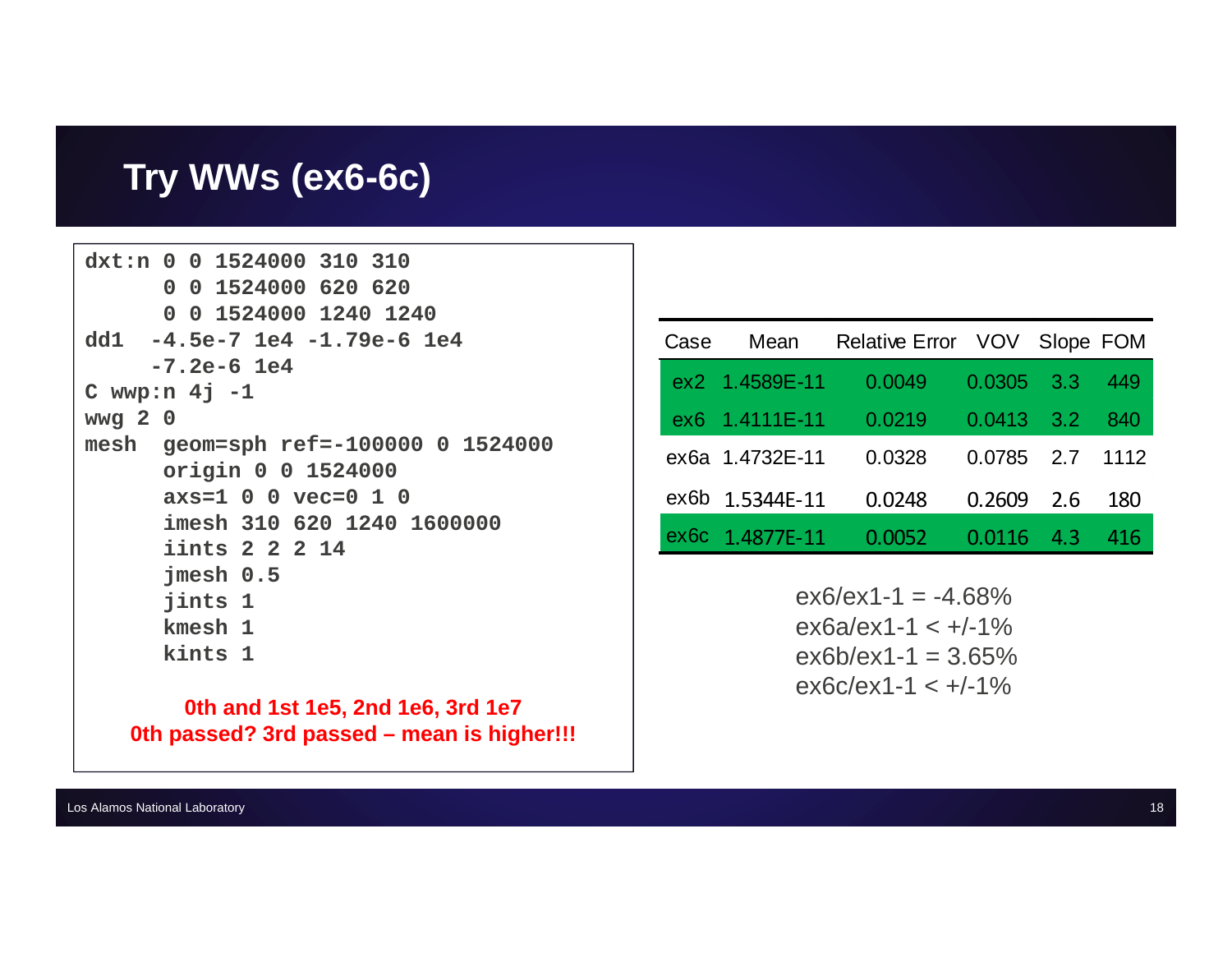# **Examine WWs**

- **WW's varied by 2 orders of magnitude in certain regions**
	- Inefficient?

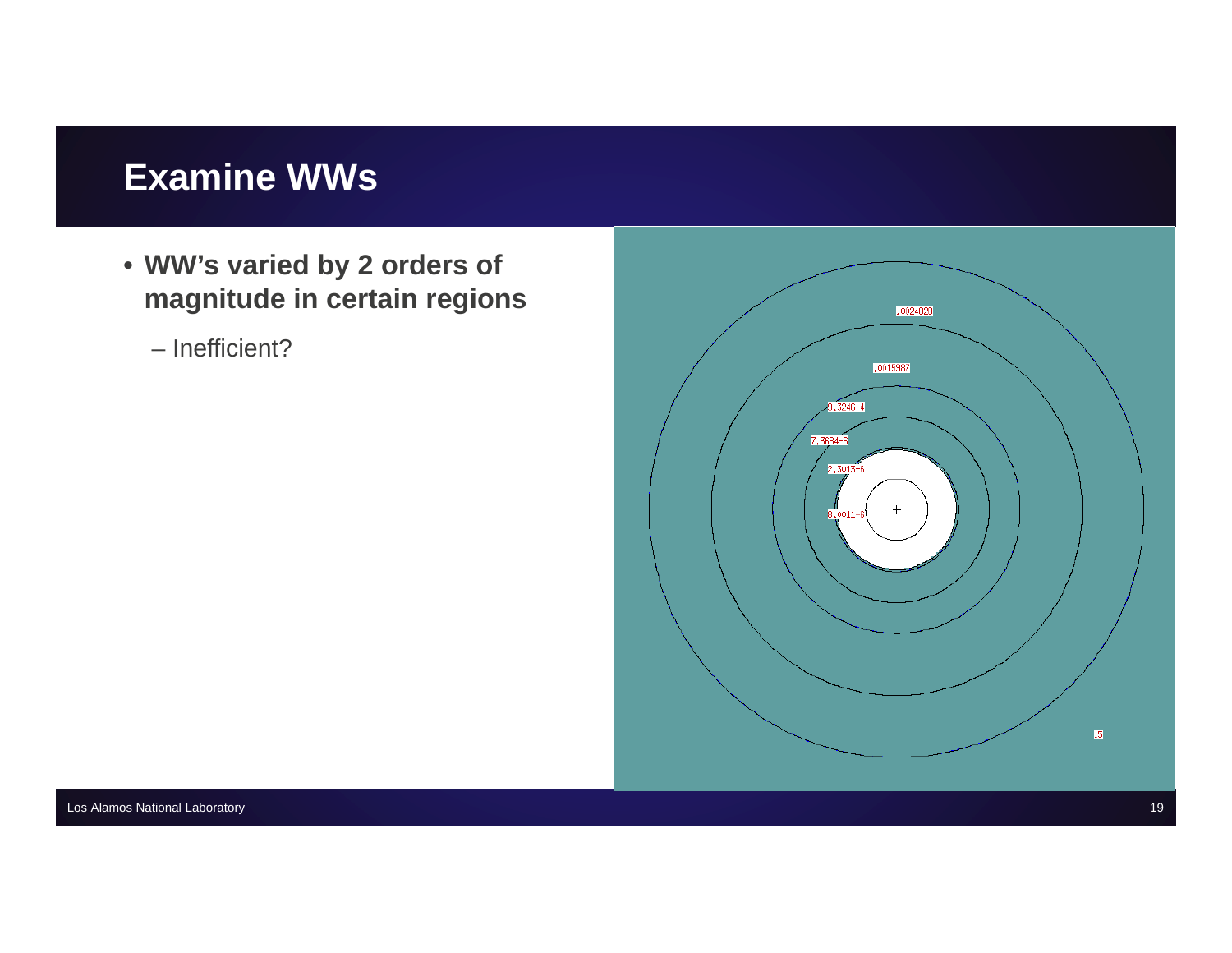### Better WWs? (ex7-7c)

```
dxt:n 0 0 1524000 310 310
      0 0 1524000 620 620
      0 0 1524000 1240 1240
dd1 -4.5e-7 1e4 -1.79e-6 1e4 -7.2e-6 1e4
wwp:n 4j -1wwg 2 0
mesh geom=sph ref=-100000 0 1524000
      origin 0 0 1524000
      axs=1 0 0 vec=0 1 0
      imesh 311 621 1241 1e4 1e5 1e6
      1600000
      iints 1 6 5 9 9 9 15
      jmesh 0.5 jints 1 kmesh 1 kints 1
```

| Case | Mean            | Relative Error VOV Slope FOM |              |                  |      |
|------|-----------------|------------------------------|--------------|------------------|------|
|      | ex6c 1.4877E-11 | 0.0052                       | $0.0116$ 4.3 |                  | 416  |
|      | ex7 1.4111E-11  | 0.0219                       | $0.0413$ 3.2 |                  | 862  |
|      | ex7a 1.4691E-11 | 0.0178                       | 0.0309       | $\mathbf{3}$     | 2597 |
|      | ex7b 1.5004E-11 | 0.0085                       | $0.1455$ 2.8 |                  | 1100 |
|      | ex7c 1.4914E-11 | 0.0023                       | 0.0097       | $\overline{3.3}$ | 1502 |

#### **FOM went up!**

 $ex7/ex1-1 = -4.68%$  $ex7a/ex1-1 < +/-1\%$  $ex7b/ex1-1 = 1.35%$  $\frac{e \times 7c}{e \times 1 - 1}$  <  $\frac{+}{120}$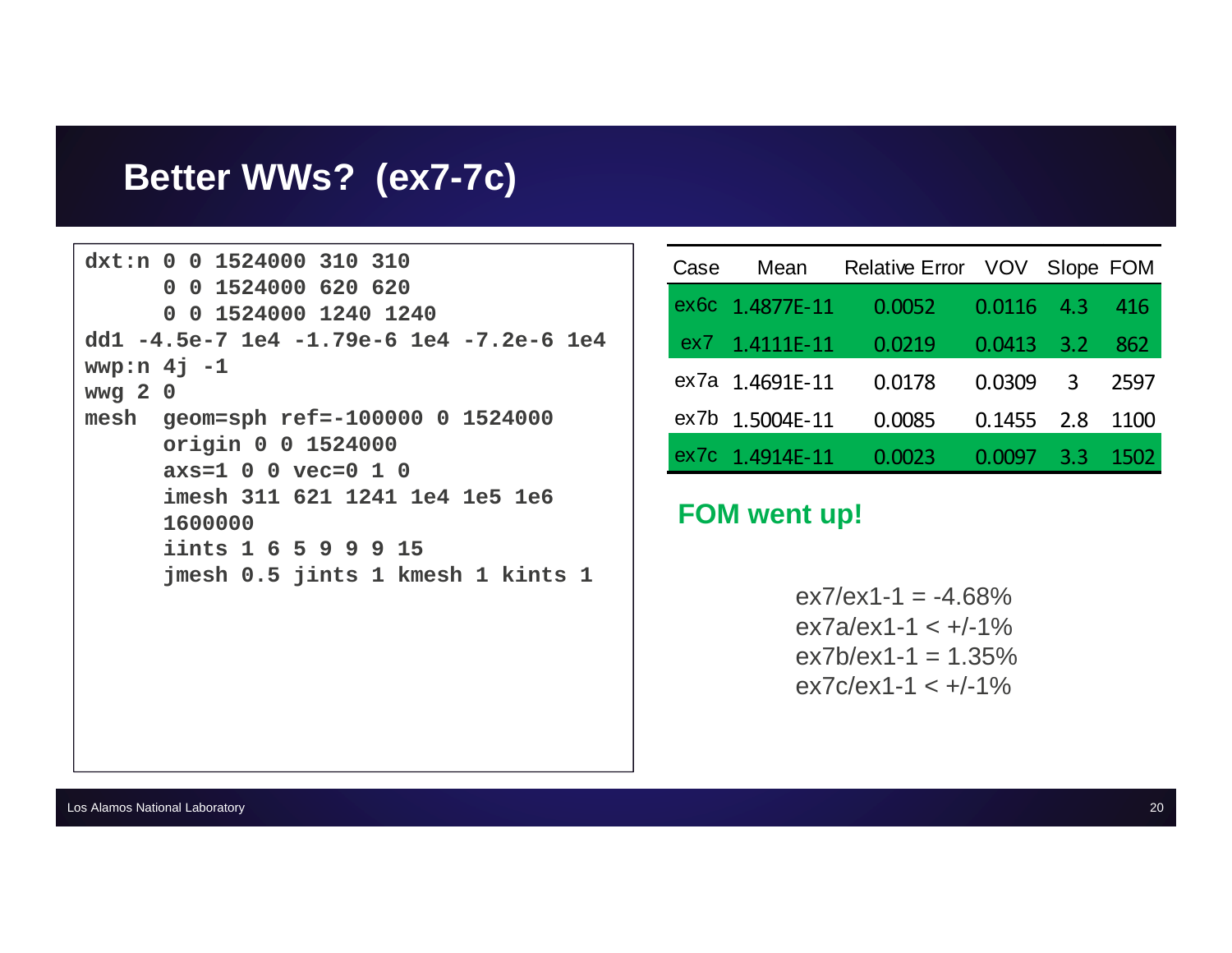#### What about 6 spheres? (ex8-8d)

```
dxt:n 0 0 1524000 310 310
      0 0 1524000 700 700
      0 0 1524000 1560 1560
      0 0 1524000 3400 3400
      0 0 1524000 7500 7500
      0 0 1524000 16000 16000 1e-2 1e-7
      -4.50E-07 1e4 -2.30E-06 1e4
d<sub>d1</sub>-1.14E-05 1e4 -5.40E-05 1e4-2.60E-04 1e4 -1.23E-03 1e4wwp:n 4j -1wwg 2 0
mesh geom=sph ref=-100000 0 1524000
      origin 0 0 1524000
      axs=1 0 0 vec=0 1 0
      imesh 311 621 1241 1e4 1e5 1e6
      1600000
      iints 1 6 5 9 9 9 15
      jmesh 0.5 jints 1
      kmesh 1 kints 1
              Is this a bad idea?
```

| Case | Mean            | Relative Error VOV |              | Slope FOM |      |
|------|-----------------|--------------------|--------------|-----------|------|
|      | ex7c 1.4914E-11 | 0.0023             | 0.0097       | 3.3       | 1502 |
| ex8  | 1.4781E-11      | 0.0208             | 0.3914       | 3.2       | 500  |
|      | ex8a 1.4659E-11 | 0.0200             | 0.4735       | 4.7       | 1015 |
|      | ex8b 1.4857E-11 | 0.0200             | $0.4501$ 4.1 |           | 1035 |
|      | ex8c 1.4849E-11 | 0.0066             | 0.1137       | 2.2       | 910  |
| ex8d | 1.4860E-11      | .0023              | 0.0236       | 1.7       | 785  |

#### $0<sup>th</sup>$ , 1<sup>st</sup> and 2<sup>nd</sup> 1e5 histories. 3rd 1e6 histories, 4th 1e7 histories

 $ex8/ex1-1 < +/-1\%$  $ex8a/ex1-1 < +/-1\%$  $ex8b/ex1-1 < +/-1\%$  $ex8c/ex1-1 < +/-1\%$  $ex8d/ex1-1 < +/-1\%$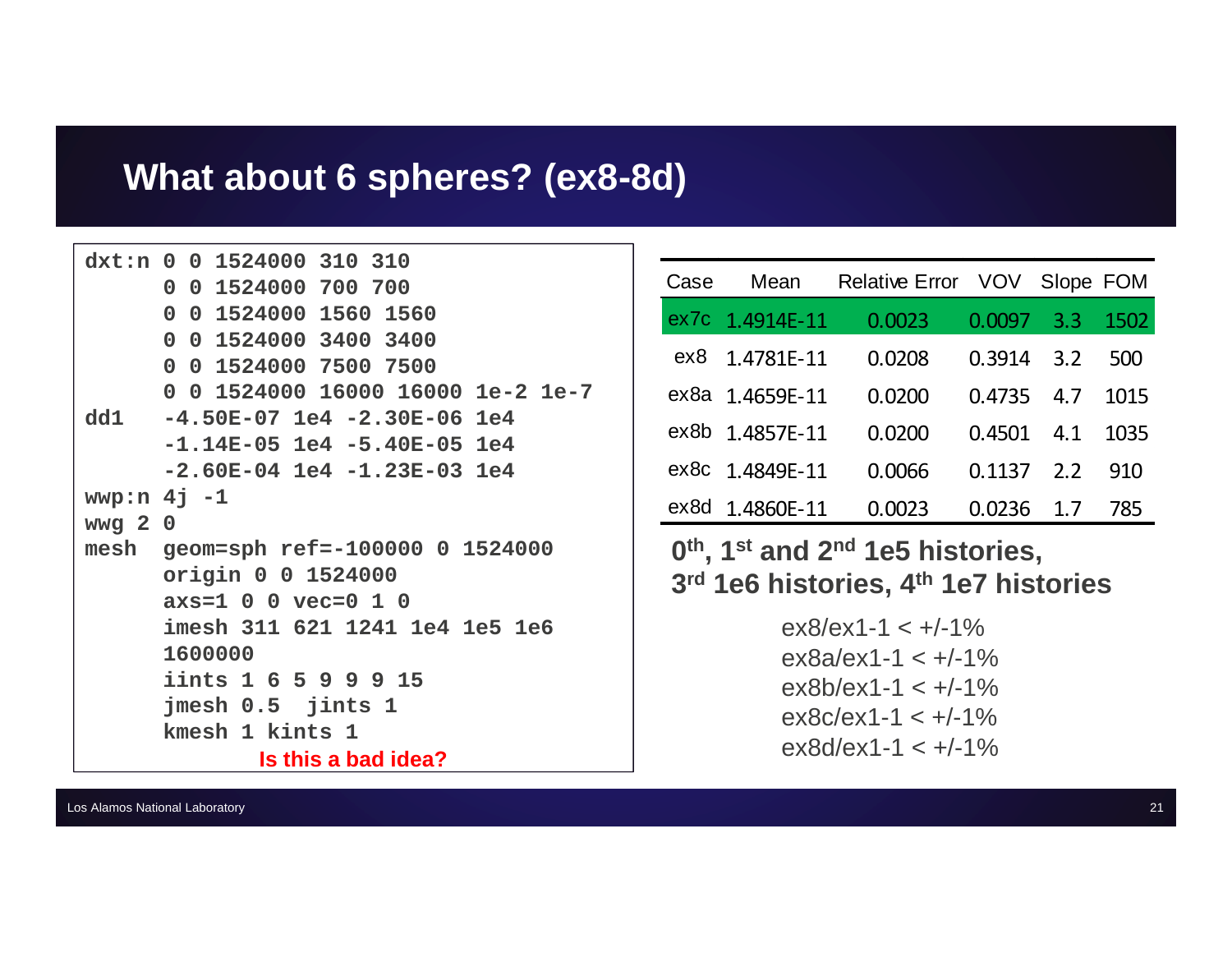# Use a point detector to generate WWs? (ex9-9d)

|         | dxt:n 0 0 1524000 310 310           |
|---------|-------------------------------------|
|         | 0 0 1524000 700 700                 |
|         | 0 0 1524000 1560 1560               |
|         | 0 0 1524000 3400 3400               |
|         | 0 0 1524000 7500 7500               |
|         | 0 0 1524000 16000 16000 1e-2 1e-7   |
|         | dd1 -4.50E-07 1e4 -2.30E-06 1e4     |
|         | $-1.14E-05$ 1e4 $-5.40E-05$ 1e4     |
|         | $-2.60E-04$ 1e4 $-1.23E-03$ 1e4     |
|         | f5:n 0 0 1524000 1                  |
|         | wwp:n $4j -1$                       |
| wwg 5 0 |                                     |
|         | mesh geom=sph ref=-100000 0 1524000 |
|         | origin 0 0 1524000                  |
|         | $axs=1$ 0 0 $vec=0$ 1 0             |
|         | imesh 311 621 1241 1e4 1e5 1e6      |
|         | 1600000                             |
|         | iints 1 6 5 9 9 9 15                |
|         | jmesh 0.5 jints 1                   |
|         | kmesh 1 kints 1                     |

| Case | Mean            | <b>Relative Error</b> VOV |        | Slope FOM |      |
|------|-----------------|---------------------------|--------|-----------|------|
| ex7c | 1.4914E-11      | 0.0023                    | 0.0097 | 3.3       | 1502 |
| ex9  | 1.4410E-11      | 0.0122                    | 0.0061 | 5.7       | 1178 |
|      | ex9a 1.4699E-11 | 0.0157                    | 0.1940 | 4.7       | 1412 |
|      | ex9b 1.4256E-11 | 0.0186                    | 0.4387 | 3.4       | 1021 |
|      | ex9c 1.4824E-11 | 0.0061                    | 0.1463 | 2.3       | 967  |
| ex9d | 1.4997E-11      | .0044                     | 0.1327 | 17        | 182  |

#### Hmmmm?

 $ex9/ex1-1 < -2.66\%$  $ex9a/ex1-1 < +/-1\%$  $ex9b/ex1-1 < 3.70\%$  $ex9c-ex1-1 < 0.14\%$  $ex9d/ex1-1 < 1.3\%$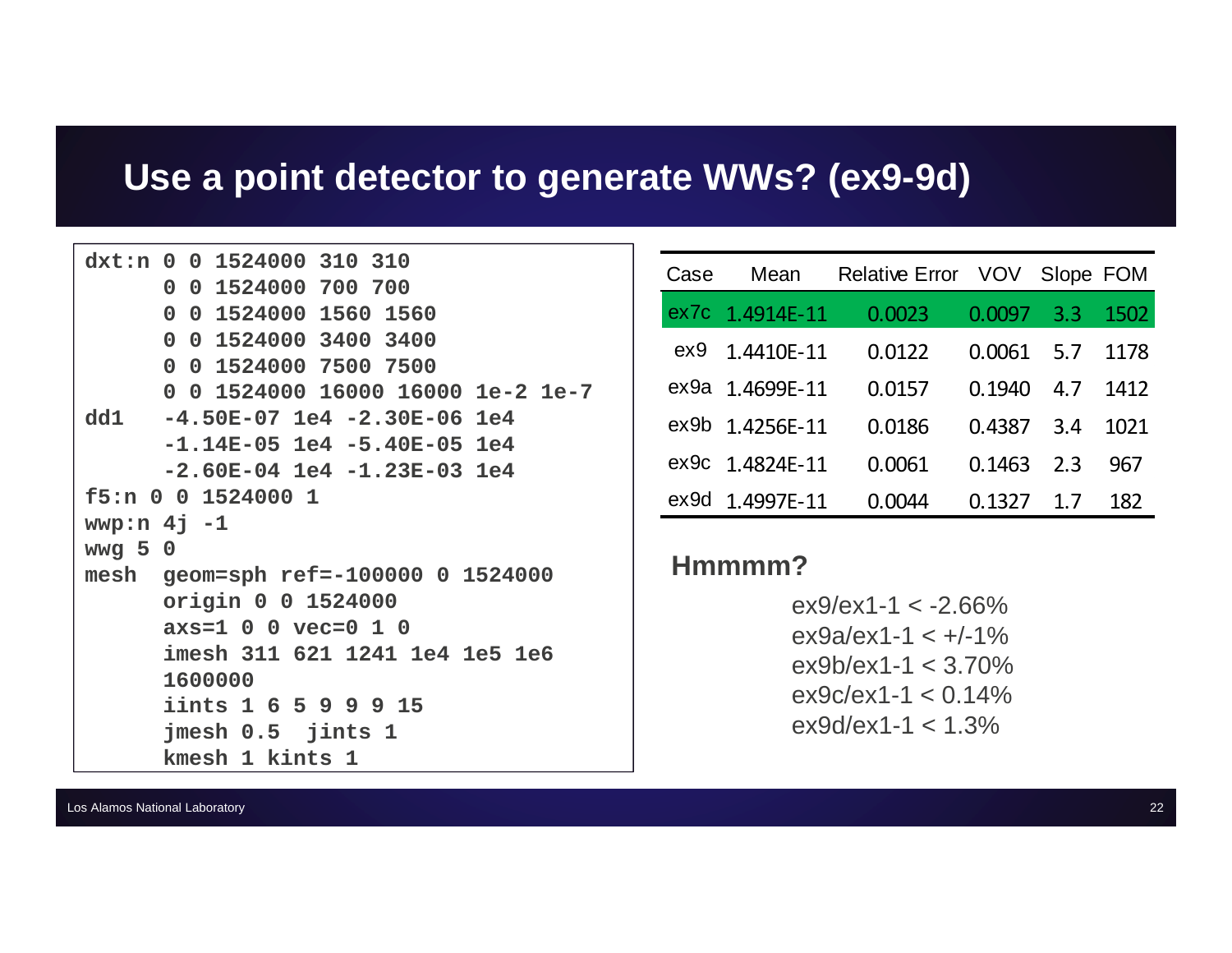# **What is going on**

• **A 14 MeV neutron has a MFP of ~770 m at 50,000 ft; therefore the source placement was less than 2 MFP's from the tally**

– As a result of distance, solid angle from source to tally was still really small

- **Sampling enough histories eventually resulted in sampling a collision in the vicinity of the DXTRAN sphere, which caused a larger weight score (view factor close to 1) that spiked the VOV and reduced the slope**
- **In cases ex6 and ex7, particles were pushed closer to the DXTRAN sphere as a result of splitting through the weight window** 
	- Collisions cannot be guaranteed as a result of WW splitting; and therefore due to large MFP of the air in the vicinity of the DXTRAN sphere, a particle will only rarely collide and contribute to the surface tally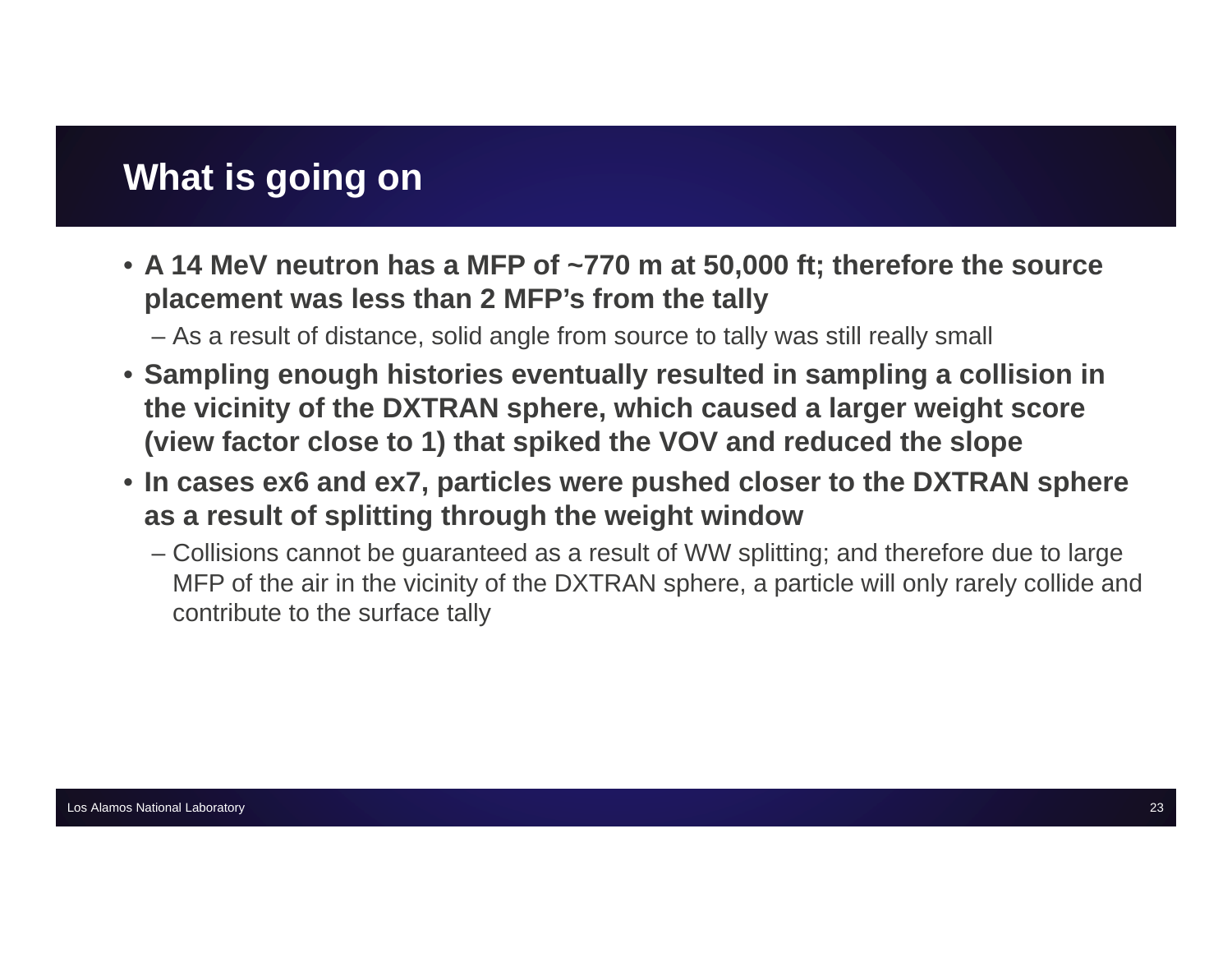#### Use fcl? (ex10-10d)

```
dxt:n 0 0 1524000 310 310
      0 0 1524000 700 700
      0 0 1524000 1560 1560
      0 0 1524000 3400 3400
      0 0 1524000 7500 7500
      1e-2 1e-7-4.50E-07 1e4 -2.30E-06 1e4
d<sub>d1</sub>-1.14E-05 1e4 -5.40E-05 1e4-2.60E-04 1e4
wwp:n j j j j -1 J Jwwg 1 0 j J J J j jmesh geom=sph ref=-100000 0 1524000
      origin 0 0 1524000
      axs=1 0 0 vec=0 1 0
      imesh 311 701 1561 3401 7501 16001
      1e5 1e6 1600000
      iints 1 6 6 6 6 9 9 9 15
      jmesh 0.5 jints 1
      kmesh 1 kints 1
```

| Case | Mean             | <b>Relative Error</b> | <b>VOV</b> | Slope FOM |      |
|------|------------------|-----------------------|------------|-----------|------|
|      | ex7c 1.4914E-11  | 0.0023                | 0.0097     | 3.3       | 1502 |
| ex10 | 1.4742E-11       | 0.0144                | 0.0114     | 5.5       | 828  |
|      | ex10a 1.4763E-11 | 0.0120                | 0.0045     | 5.7       | 1403 |
|      | ex10b 1.4838E-11 | 0.0119                | 0.0032     | 10        | 1420 |
|      | ex10c 1.4889E-11 | 0.0038                | 0.0006     | 4.6       | 1384 |
|      | ex10d 1.4878E-11 | 0.0012                | (1.001)4   | 3.1       | 1344 |

 $ex10n/ex1-1 < +/-1\%$ 

902 32 -1.991E-04 901 -902 imp:n=1 fcl:n=0.7 903 32 -1.991E-04 902 -903 imp:n=1 fcl:n=0.8 904 32 -1.991E-04 903 -904 imp:n=1 fcl:n=0.9 905 32 -1.991E-04 904 -905 imp:n=1 fcl:n=1

VOV not decreasing by 1/N for ex10a and ex10d; however, this may be to small VOV.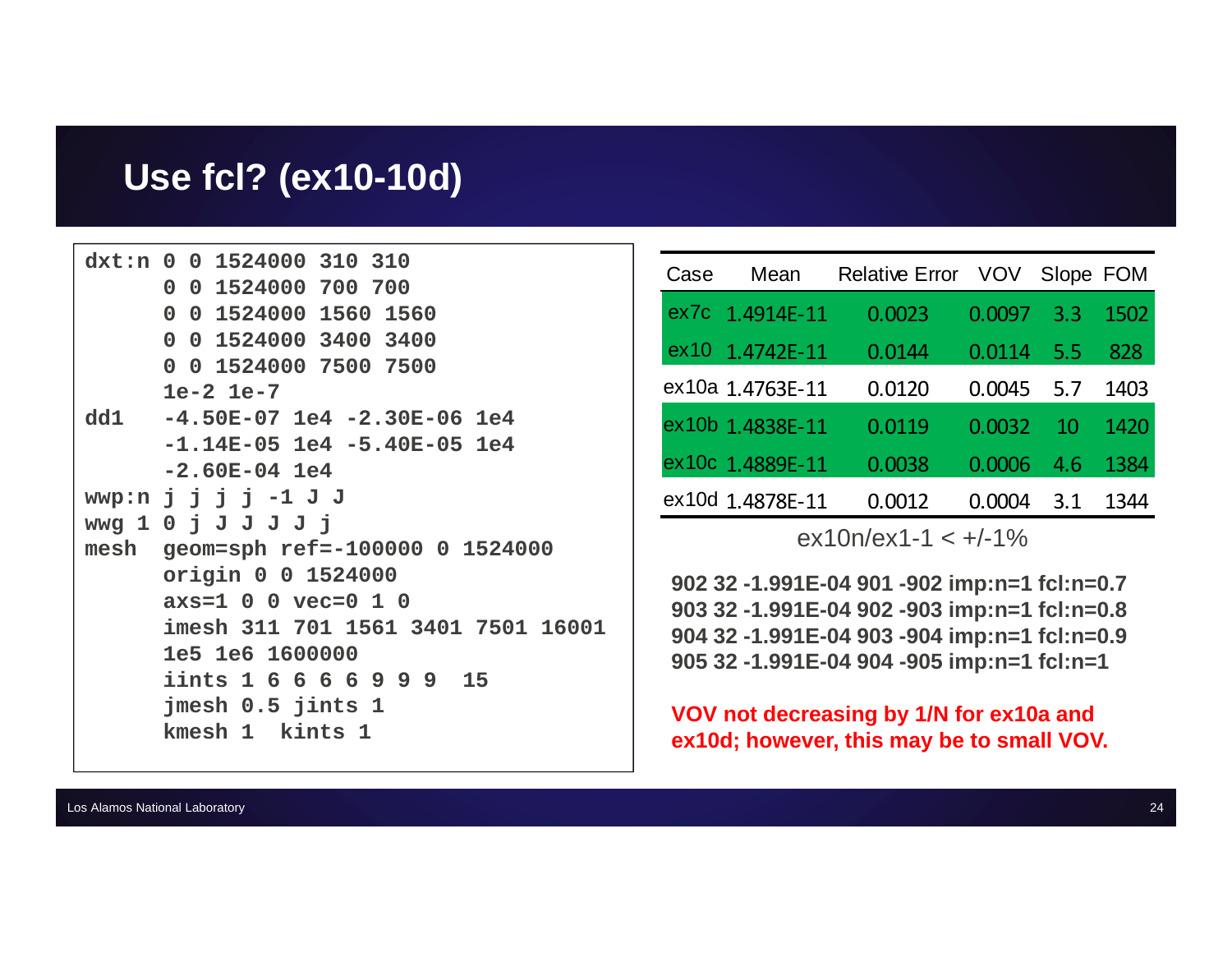# **Conclusions**

- **At 50,000 ft, the areal density is ~20 g/cm2**
	- Within buildup region → 1.48E-11\*4\*π\*r<sup>2</sup> **= ~1.86 n** → 1-D model had **~1.86 n** at ~20 g/cm<sup>2</sup>

#### • **DXTRAN requires weight window bounds**

- Setting dwc1 to the mean and dwc2 to 10% of mean sped up by a factor of 2.75
- DD cards roulette in transmission
	- Called before dwc's or WW's
	- May help set different weight bounds for different spheres, but may not help so significantly if few MFP's away
- **1 DXTRAN resulted in "false" convergence – but was within <2%**

#### • **Nested spheres benefit from WW's if spheres are spaced far enough**

– If chosen strategically WW's can speed calculation by a factor of 3-4

#### • **Forced collision biasing in the vicinity of the DXTRAN sphere may be useful**

- But running 3 spheres without fcl still outperformed 6 spheres with fcl
- For many of the calculations that did not pass all 10 statistical checks the 1 std. confidence interval bounded the correctly converged result
- What about  $\mathbf{R}\mathbf{I} \neq \mathbf{R}\mathbf{0}$ , or what about high survival weight?